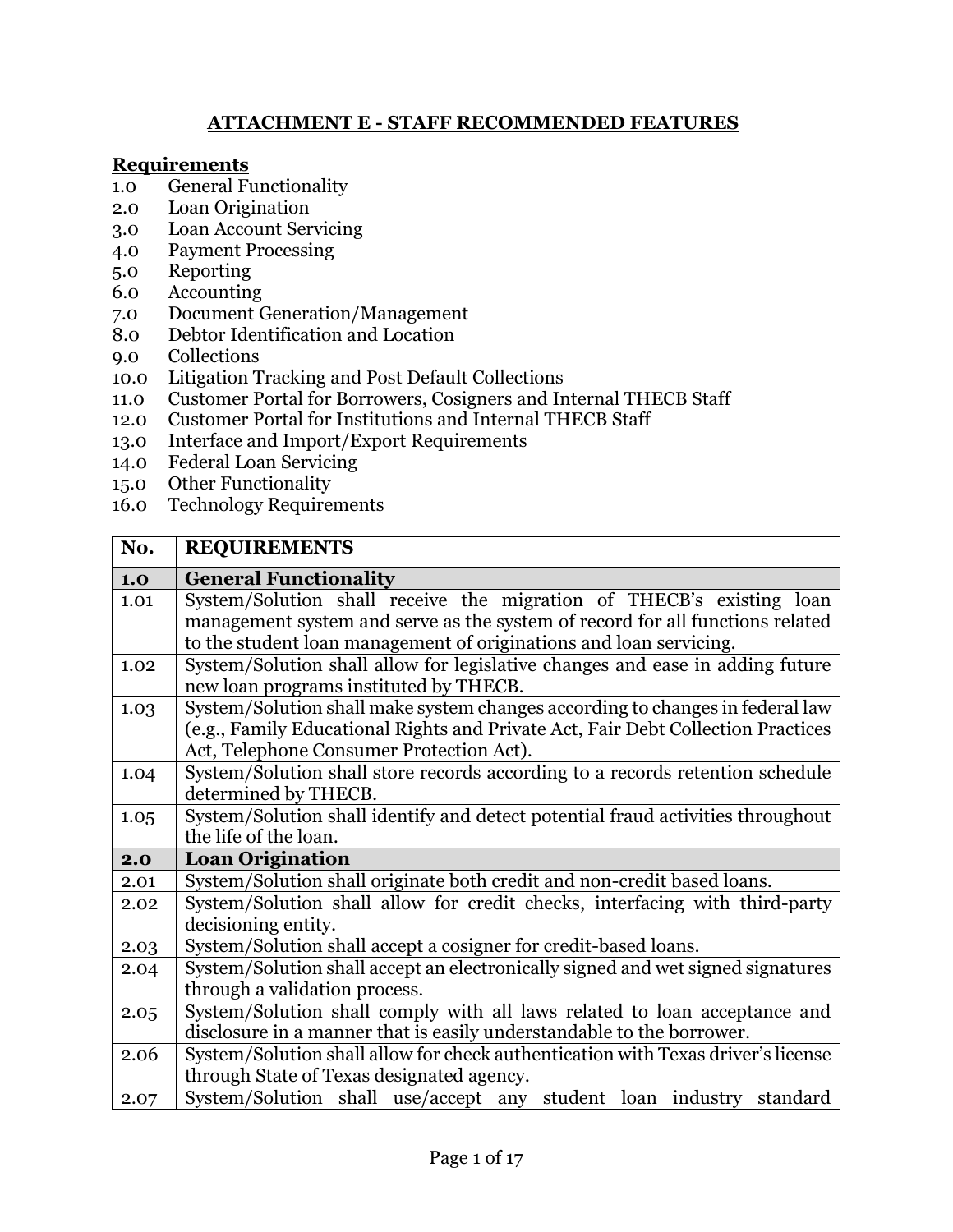|      | CommonLine file for edits, file formats, and change transactions, with the<br>ability to notify Institutions of Higher Education ("Institutions") that file has |
|------|-----------------------------------------------------------------------------------------------------------------------------------------------------------------|
|      | successfully been received.                                                                                                                                     |
| 2.08 | System/Solution shall have the ability to apply, change, and modify origination                                                                                 |
|      | fees.                                                                                                                                                           |
| 2.09 | System/Solution shall conduct an edit check on applications for duplicate                                                                                       |
|      | addresses as applicants are required to provide two references with "separate"                                                                                  |
|      | addresses". System should be intuitive and detect similar data.                                                                                                 |
| 2.10 | System/Solution shall capture all activity during the application process,                                                                                      |
|      | including loan documentation retrieval.                                                                                                                         |
| 2.11 | System/Solution shall prevent borrowers and cosigners with current                                                                                              |
|      | delinquent loans from being able to apply for additional loans.                                                                                                 |
| 2.12 | System/Solution shall originate correspondence, both automated and ad-hoc,                                                                                      |
|      | to be sent via regular mail, email, and for online access.                                                                                                      |
| 2.13 | System/Solution shall initiate both borrower vs institution-initiated application                                                                               |
|      | flows dependent on loan type.                                                                                                                                   |
| 2.14 | System/Solution shall have the ability to allocate and track use of funds by fiscal                                                                             |
|      | year, by institution, and by loan type.                                                                                                                         |
| 2.15 | System/Solution shall have the ability to track all current and future loans by                                                                                 |
|      | the Bond Series/Program Cost Account (PCA)/loan type that owns the loan.                                                                                        |
| 2.16 | System/Solution shall have the ability to change the PCA/ownership of a loan.                                                                                   |
| 2.17 | System/Solution shall have the ability to allow for the transfer of loans between                                                                               |
|      | loan groups or adjustment of loans for principal and/or interest and create the                                                                                 |
|      | associated accounting entries.                                                                                                                                  |
| 2.18 | System/Solution shall have the ability for Institutions to initiate pre and post                                                                                |
|      | disbursement full or partial cancellations.                                                                                                                     |
| 2.19 | System/Solution shall have the ability for Institutions to initiate pre                                                                                         |
|      | disbursement edits.<br>System/Solution shall have the ability for borrowers to initiate pre                                                                     |
| 2.20 | disbursement full or partial cancellations.                                                                                                                     |
| 2.21 | System/Solution shall have the ability for THECB Staff to perform updates to                                                                                    |
|      | data as needed via a user interface.                                                                                                                            |
| 2.22 | System/Solution shall allow for the capture of an alternate interest rate for                                                                                   |
|      | scholarships that may become a loan if scholarship requirements are not met.                                                                                    |
|      | Alternate interest rate should be used in the generation of disclosure                                                                                          |
|      | statements.                                                                                                                                                     |
| 2.23 | System/Solution shall have the ability to create unique borrower and cosigner                                                                                   |
|      | reference numbers at the time of loan origination and be used throughout the                                                                                    |
|      | life of the loan.                                                                                                                                               |
| 2.24 | System/Solution shall have the ability to automate the return of loan funds from                                                                                |
|      | Institutions, including notification to Institutions upon processing.                                                                                           |
| 3.0  | <b>Loan Account Servicing</b>                                                                                                                                   |
| 3.01 | System/Solution shall perform all aspects of servicing THECB's existing and                                                                                     |
|      | new student loans, including loans in an uncollectible status.                                                                                                  |
| 3.02 | System/Solution shall service existing federal and state (alternative) loan                                                                                     |
|      | programs according to federal and state requirements.                                                                                                           |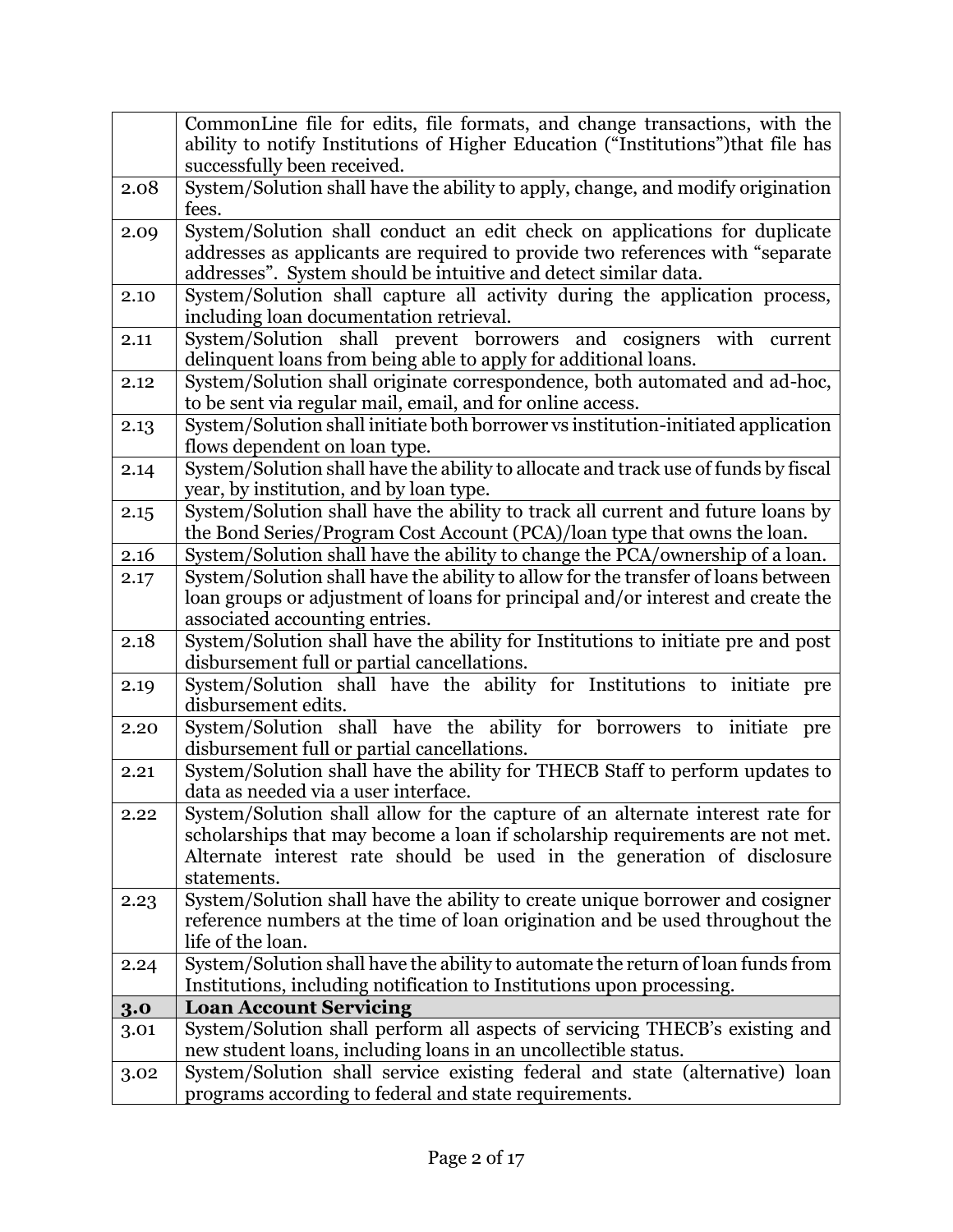| 3.03                                 | System/Solution shall have the ability to calculate varying types of repayment                                                                                                                                                                                                                                                                                                                                                                                                                                       |
|--------------------------------------|----------------------------------------------------------------------------------------------------------------------------------------------------------------------------------------------------------------------------------------------------------------------------------------------------------------------------------------------------------------------------------------------------------------------------------------------------------------------------------------------------------------------|
|                                      | schedules (i.e., standard, graduated, income-based repayment (IBR)), and                                                                                                                                                                                                                                                                                                                                                                                                                                             |
|                                      | allow for varying repayment periods.                                                                                                                                                                                                                                                                                                                                                                                                                                                                                 |
| 3.04                                 | System/Solution shall have the ability to set repayment terms based on loan                                                                                                                                                                                                                                                                                                                                                                                                                                          |
|                                      | type and balance.                                                                                                                                                                                                                                                                                                                                                                                                                                                                                                    |
| 3.05                                 | System/Solution shall have the ability to generate repayment schedules and                                                                                                                                                                                                                                                                                                                                                                                                                                           |
|                                      | disclosure statements to both borrower and cosigner, if applicable.                                                                                                                                                                                                                                                                                                                                                                                                                                                  |
| 3.06                                 | System/Solution shall have the ability to have repayment schedules cancelled,                                                                                                                                                                                                                                                                                                                                                                                                                                        |
| 3.07                                 | modified, or postponed.<br>System/Solution shall have the ability to modify the repayment terms based on                                                                                                                                                                                                                                                                                                                                                                                                             |
|                                      | remaining payment period.                                                                                                                                                                                                                                                                                                                                                                                                                                                                                            |
| 3.08                                 | System/Solution shall have the ability to calculate past due repayment                                                                                                                                                                                                                                                                                                                                                                                                                                               |
|                                      | schedules based on payment due dates and payments posted.                                                                                                                                                                                                                                                                                                                                                                                                                                                            |
| 3.09                                 | System/Solution shall have the ability to generate monthly billing statements                                                                                                                                                                                                                                                                                                                                                                                                                                        |
|                                      | to borrowers and cosigners based on the established repayment schedules for                                                                                                                                                                                                                                                                                                                                                                                                                                          |
|                                      | mailing, emailing, and for online access.                                                                                                                                                                                                                                                                                                                                                                                                                                                                            |
| 3.10                                 | System/Solution shall allow for multiple loans to be combined into a single                                                                                                                                                                                                                                                                                                                                                                                                                                          |
|                                      | billing statement.                                                                                                                                                                                                                                                                                                                                                                                                                                                                                                   |
| 3.11                                 | System/Solution shall produce replacement billing statements or updated                                                                                                                                                                                                                                                                                                                                                                                                                                              |
|                                      | statements if partial payments are made.                                                                                                                                                                                                                                                                                                                                                                                                                                                                             |
| 3.12                                 | System/Solution shall generate correspondence, both automated and ad-hoc,                                                                                                                                                                                                                                                                                                                                                                                                                                            |
|                                      | to be sent by regular mail, email, or for online access.                                                                                                                                                                                                                                                                                                                                                                                                                                                             |
| 3.13                                 | System/Solution shall allow for either capitalization of interest or no                                                                                                                                                                                                                                                                                                                                                                                                                                              |
|                                      | capitalization of interest.<br>System/Solution shall allow for zero percent interest rate.                                                                                                                                                                                                                                                                                                                                                                                                                           |
| 3.14                                 | System/Solution shall have the ability to calculate and change loan interest                                                                                                                                                                                                                                                                                                                                                                                                                                         |
| 3.15                                 | rates (e.g., fixed and variable).                                                                                                                                                                                                                                                                                                                                                                                                                                                                                    |
| 3.16                                 | System/Solution shall have the ability to systematically modify interest rates                                                                                                                                                                                                                                                                                                                                                                                                                                       |
|                                      | based on business needs (e.g., pandemic).                                                                                                                                                                                                                                                                                                                                                                                                                                                                            |
| 3.17                                 | System/Solution shall have the ability to maintain historical loan interest rates                                                                                                                                                                                                                                                                                                                                                                                                                                    |
|                                      | during the term of the loan without retroactive calculation.                                                                                                                                                                                                                                                                                                                                                                                                                                                         |
| 3.18                                 | System/Solution shall allow for postponement (deferment/forbearance types)                                                                                                                                                                                                                                                                                                                                                                                                                                           |
|                                      | for all loan types.                                                                                                                                                                                                                                                                                                                                                                                                                                                                                                  |
| 3.19                                 | System/Solution shall have the ability to offer Low Payment Forbearance                                                                                                                                                                                                                                                                                                                                                                                                                                              |
|                                      | option to be defined by THECB.                                                                                                                                                                                                                                                                                                                                                                                                                                                                                       |
| 3.20                                 | System/Solution shall allow for automated forbearance processing based on                                                                                                                                                                                                                                                                                                                                                                                                                                            |
|                                      | THECB parameters.                                                                                                                                                                                                                                                                                                                                                                                                                                                                                                    |
| 3.21                                 | System/Solution shall have the ability to cancel or modify a postponement as                                                                                                                                                                                                                                                                                                                                                                                                                                         |
|                                      | needed.                                                                                                                                                                                                                                                                                                                                                                                                                                                                                                              |
|                                      |                                                                                                                                                                                                                                                                                                                                                                                                                                                                                                                      |
|                                      |                                                                                                                                                                                                                                                                                                                                                                                                                                                                                                                      |
|                                      |                                                                                                                                                                                                                                                                                                                                                                                                                                                                                                                      |
|                                      |                                                                                                                                                                                                                                                                                                                                                                                                                                                                                                                      |
|                                      |                                                                                                                                                                                                                                                                                                                                                                                                                                                                                                                      |
|                                      |                                                                                                                                                                                                                                                                                                                                                                                                                                                                                                                      |
| 3.22<br>3.23<br>3.24<br>3.25<br>3.26 | System/Solution shall have the ability to allow for loan forgiveness processing.<br>System/Solution shall perform due diligence through post-default collections.<br>System/Solution shall allow for tracking the loan responsibilities of both the<br>individual borrower and the cosigner(s).<br>System/Solution shall provide for collections through automated generation of<br>billing documents and subsequent collection letters.<br>System/Solution shall provide THECB with predefined, regularly scheduled |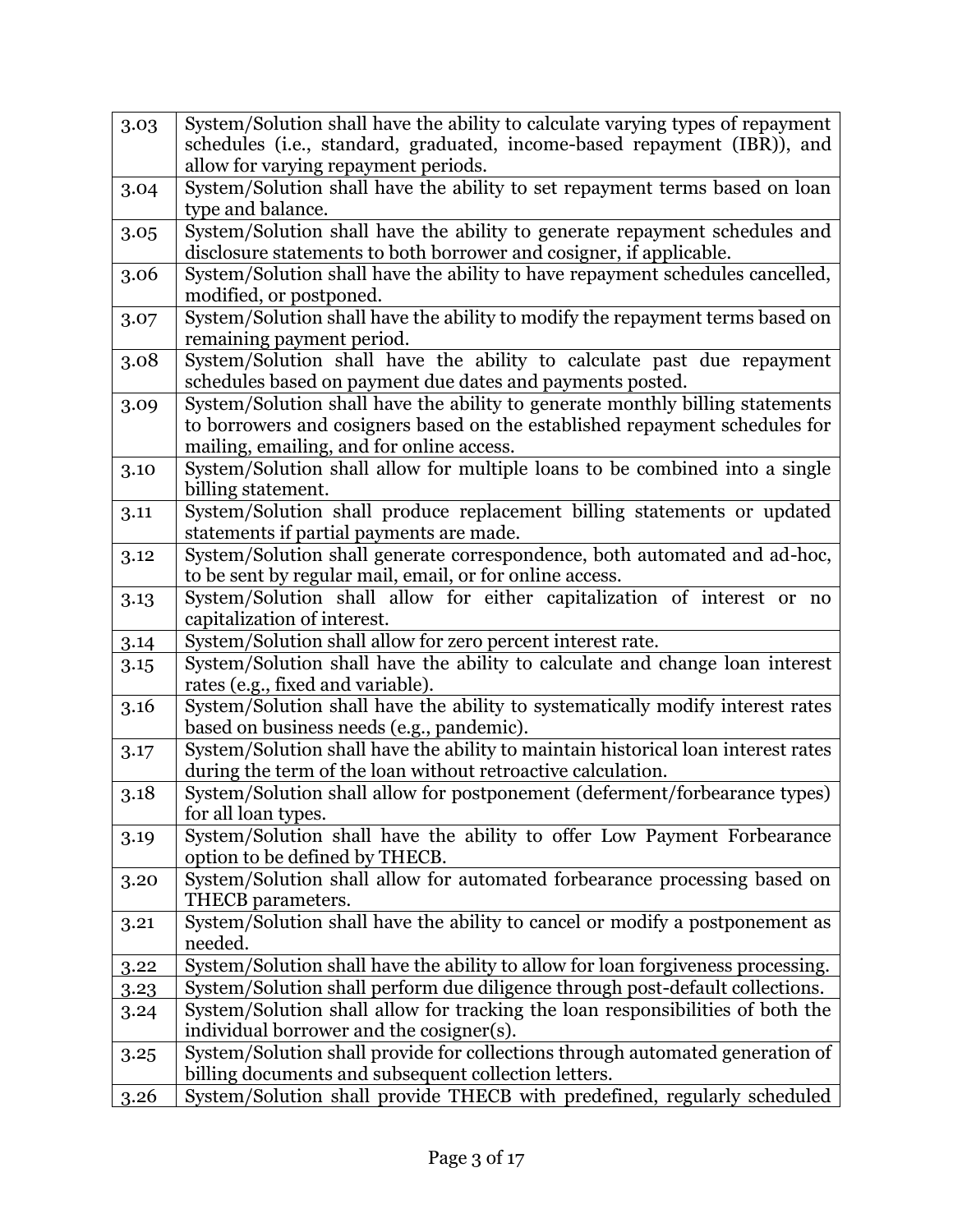|      | reports in addition to providing functionality for THECB Staff to generate ad-<br>hoc reports.                                                                                             |
|------|--------------------------------------------------------------------------------------------------------------------------------------------------------------------------------------------|
| 3.27 | System/Solution shall calculate and provide 1098-E/1099-C tax reporting to                                                                                                                 |
|      | borrowers and the Internal Revenue Service (IRS) per current IRS regulations.                                                                                                              |
| 3.28 | System/Solution shall maintain a transaction history for the life of the loan.                                                                                                             |
|      | System/Solution shall have the ability to choose any day of the month as a due                                                                                                             |
| 3.29 | date.                                                                                                                                                                                      |
|      |                                                                                                                                                                                            |
| 3.30 | System/Solution shall allow for the proper handling of partial payments.                                                                                                                   |
| 3.31 | System/Solution shall allow for the assessment or removal of various fee types<br>(e.g., late fees, non-sufficient funds (NSF) fees, post-default litigation fees,<br>miscellaneous fees). |
| 3.32 | System/Solution shall allow for the suspension of servicing for various reasons                                                                                                            |
|      | (e.g., bankruptcy, death, disability), to include appropriate notifications.                                                                                                               |
| 3.33 | System/Solution shall have the ability to automatically update enrollment and                                                                                                              |
|      | demographic information from the National Student Clearinghouse as                                                                                                                         |
|      | appropriate.                                                                                                                                                                               |
| 3.34 | System/Solution shall have the ability to capture and display when the type and                                                                                                            |
|      | date of delinquency is reported to the credit bureaus.                                                                                                                                     |
| 3.35 | System/Solution shall have the ability to flag an address as temporarily away                                                                                                              |
|      | and restart at a future date.                                                                                                                                                              |
| 3.36 | System/Solution shall allow for all functionality regardless of the status of the                                                                                                          |
|      | account or phase of collection.                                                                                                                                                            |
| 3.37 | System/Solution shall allow for the option of applying borrower benefits (e.g.,                                                                                                            |
|      | interest rate reduction).                                                                                                                                                                  |
| 3.38 | System/Solution shall allow parameters to be set to calculate and apply the                                                                                                                |
|      | correct grace period based on the loan type.                                                                                                                                               |
| 3.39 | System/Solution shall allow for borrower/cosigner status to be displayed and                                                                                                               |
|      | viewable on system (e.g., in-school, grace, deferment, repayment, delinquent,                                                                                                              |
|      | paid-in-full).                                                                                                                                                                             |
| 3.40 | System/Solution shall allow for borrower and/or cosigner reporting to credit                                                                                                               |
|      | bureaus based on Fair Credit Reporting Act for all accounts, including accounts                                                                                                            |
|      | in judgment status.                                                                                                                                                                        |
| 3.41 | System/Solution shall allow for the tracking of third-party authorization, with                                                                                                            |
|      | the ability for THECB Staff to easily validate third-party, as necessary.                                                                                                                  |
| 4.0  | <b>Payment Processing</b>                                                                                                                                                                  |
| 4.01 | System/Solution shall have the ability to accept automatic debits that are equal                                                                                                           |
|      | to or greater than the scheduled payment amount.                                                                                                                                           |
| 4.02 | System/Solution shall allow for the posting of payments by various methods                                                                                                                 |
|      | such as manual update, file upload, payments made by phone from bank                                                                                                                       |
|      | accounts, cash, credit cards, phone, e-check, EFT, payment made online, lock                                                                                                               |
|      | box, etc.                                                                                                                                                                                  |
| 4.03 | System/Solution shall allow for the scheduling of recurring payments that can                                                                                                              |
|      | be automatically drafted from borrower or cosigner accounts on set dates for                                                                                                               |
|      | defined amounts and to remain in effect unless terminated by the borrower or                                                                                                               |
|      | cosigner.                                                                                                                                                                                  |
| 4.04 | System/Solution shall automatically suspend an automatic debit when a                                                                                                                      |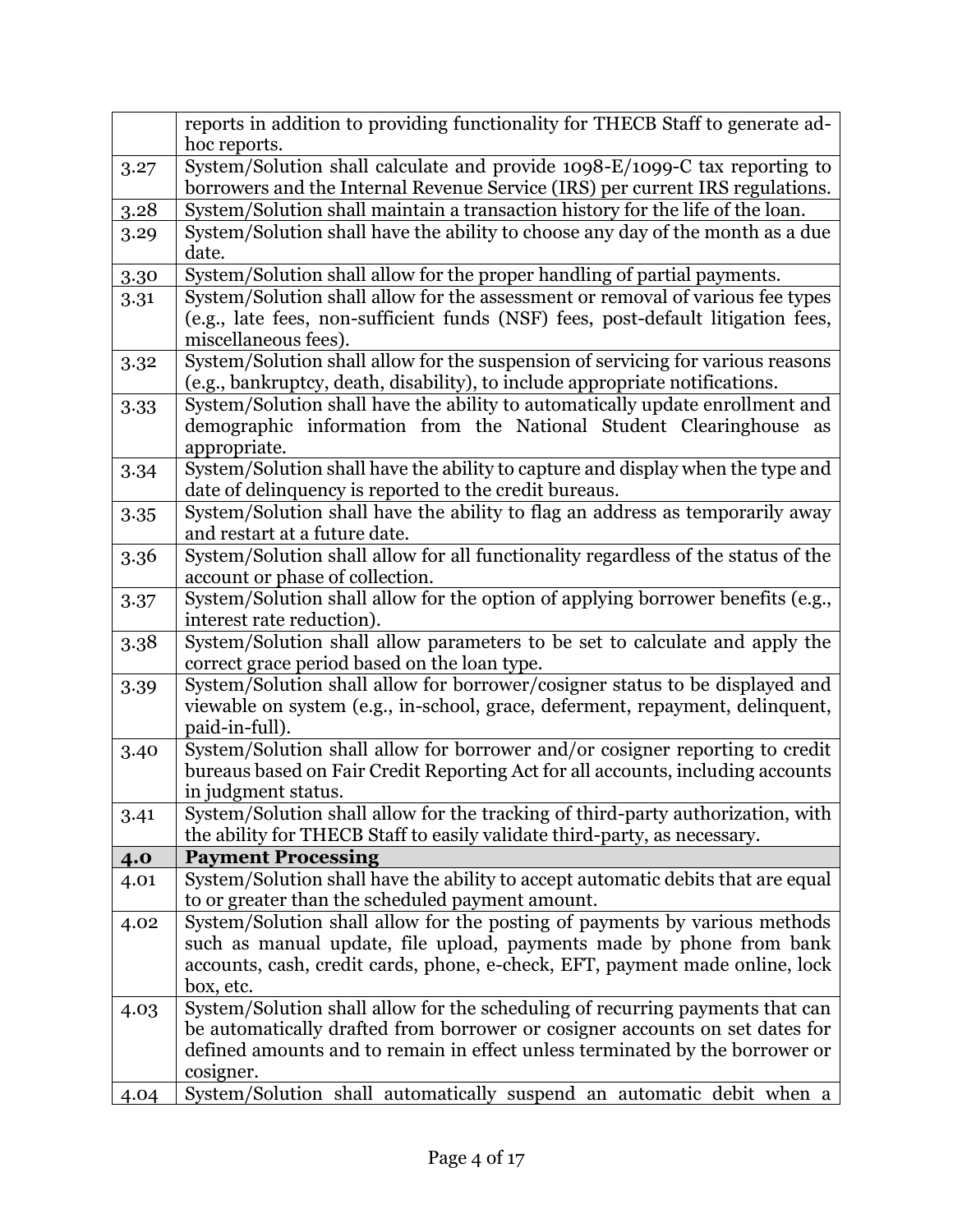|      | postponement is granted.                                                                                                                              |
|------|-------------------------------------------------------------------------------------------------------------------------------------------------------|
| 4.05 | System/Solution shall provide for payment processing through the THECB                                                                                |
|      | cash receipts system as well as through receipt and reporting of various forms                                                                        |
|      | of electronic transactions.                                                                                                                           |
| 4.06 | System/Solution shall have the ability to apply payments globally to multiple                                                                         |
|      | loan types based on individual loan amount or to specific loans.                                                                                      |
| 4.07 | System/Solution shall have the ability for borrowers to make payments via mail,                                                                       |
|      | phone, Interactive Voice Response (IVR), and internet, and apply per                                                                                  |
|      | borrower's instructions.                                                                                                                              |
| 4.08 | System/Solution shall have the ability for cosigners to make payments via mail,                                                                       |
|      | phone, IVR, and internet, and apply per cosigner's instructions.                                                                                      |
| 4.09 | System/Solution shall apply payments regardless of loan status (e.g.,                                                                                 |
|      | deferment/forbearance, current, paid ahead).                                                                                                          |
| 4.10 | System/Solution shall allow for the advancement of payment due dates based                                                                            |
|      | on posted payments.                                                                                                                                   |
| 4.11 | System/Solution shall include borrower benefit functionality (e.g., interest rate                                                                     |
|      | reduction for signing up for ACH) for ACH.                                                                                                            |
| 4.12 | System/Solution shall allow for processing of refunds as necessary within the                                                                         |
|      | loan management system.                                                                                                                               |
| 4.13 | System/Solution shall allow for method of payment application to be                                                                                   |
|      | determined by THECB.                                                                                                                                  |
| 4.14 | System/Solution shall be able to track special payment instructions for the life                                                                      |
|      | of the loan, unless otherwise instructed.                                                                                                             |
|      |                                                                                                                                                       |
| 5.0  | <b>Reporting</b>                                                                                                                                      |
| 5.01 | System/Solution shall have the ability of generating reports, exception reports,                                                                      |
|      | and ad-hoc reports, with the ability to set up automatic delivery of reports to                                                                       |
|      | THECB Staff as needed.                                                                                                                                |
| 5.02 | System/Solution shall have access to all fields in the database to run ad-hoc                                                                         |
|      | queries, with data exportable to various file formats (e.g., Excel). Ability to save                                                                  |
|      | and store previously created queries and the ability to set up automatic delivery                                                                     |
|      | of queries to THECB Staff as needed.                                                                                                                  |
| 5.03 | System/Solution shall have the ability to have logical naming convention for                                                                          |
|      | reports or allow for manual assignment of report names by THECB.                                                                                      |
| 5.04 | System/Solution shall have the ability to produce an aging of loan payment due                                                                        |
|      | report (monthly or quarterly).                                                                                                                        |
| 5.05 | System/Solution shall have the ability to report loan data as of a particular point                                                                   |
|      | in time.                                                                                                                                              |
| 5.6  | System/Solution shall have the ability to identify payment types (e.g., mail,                                                                         |
|      | online, IVR, phone).                                                                                                                                  |
| 6.0  | <b>Accounting</b>                                                                                                                                     |
| 6.01 | System/Solution shall serve as the THECB's subsidiary ledger.                                                                                         |
| 6.02 | System/Solution shall generate daily accounting entries from the loan                                                                                 |
|      | management system that interface with THECB's internal and external                                                                                   |
|      | accounting system. Ability for the daily loan management system borrower-<br>and summary-level accounting transactions to be exported and stored in a |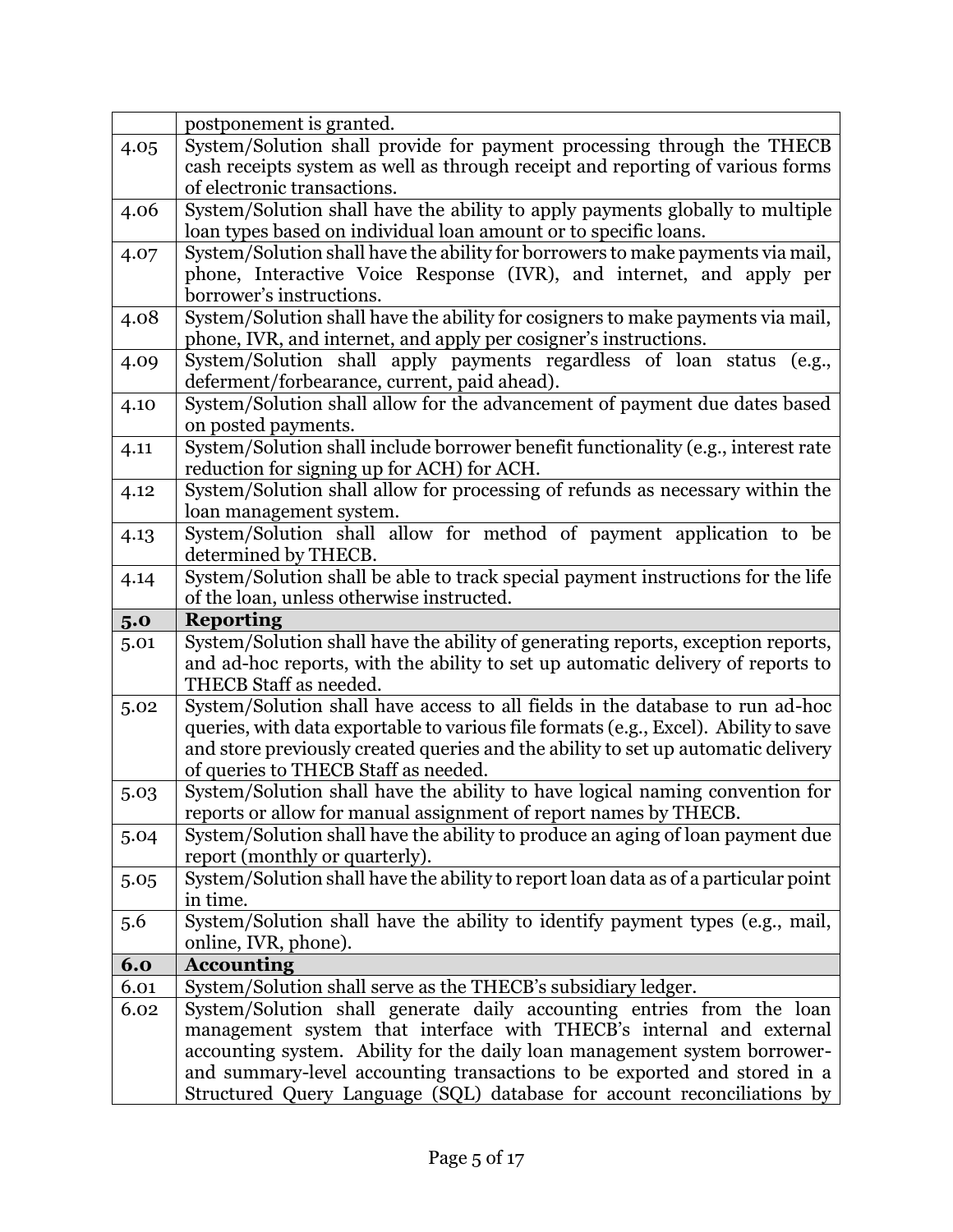|      | <b>THECB</b> Finance Staff.                                                                                                                              |
|------|----------------------------------------------------------------------------------------------------------------------------------------------------------|
| 6.03 | System/Solution shall have the ability to produce accounting entries for all loan                                                                        |
|      | management system activities, including but not limited to payments, payment                                                                             |
|      | reversals, interest accruals, receivable movements between cost centers,                                                                                 |
|      | account adjustments, borrower and cosigner refunds, full/partial write-off of                                                                            |
|      | loan receivables, etc.                                                                                                                                   |
| 6.04 | System/Solution shall have the ability to apply borrower repayments into the                                                                             |
|      | loan management system from deposits housed in THECB's cash receipts                                                                                     |
|      | system. The cash receipts systems' unique deposit identifier field would also                                                                            |
|      | need to be recorded with each borrower repayment applied in the loan                                                                                     |
|      | management system.                                                                                                                                       |
| 6.05 | System/Solution shall have the ability to generate real-time, pre-defined and                                                                            |
|      | ad-hoc financial accounting reports within the loan management system with                                                                               |
|      | the ability to export to different formats (e.g., Microsoft Excel, Microsoft Access,                                                                     |
|      | etc.). The reports should be able to be run for any time period (e.g., daily,                                                                            |
|      | monthly, quarterly and annually) and have the ability to filter by cost center,                                                                          |
|      | loan type, account balance (e.g., principal, interest and fees receivables) and                                                                          |
|      | other loan accounting code elements stored with the loan management system.                                                                              |
| 6.06 | System/Solution shall have the ability to generate and store accounting                                                                                  |
|      | document numbers in the loan management system (at the loan record level)                                                                                |
|      | for all activity having an accounting impact. The document number stored in                                                                              |
|      | the loan management system should match the document number that was                                                                                     |
|      | passed into the internal and external accounting system when the loan                                                                                    |
|      | transaction first took place. The document number will serve as a common                                                                                 |
|      | identifier for reconciling loan management system transactions to account                                                                                |
|      | records in the internal and external accounting system.                                                                                                  |
| 6.07 | System/Solution shall have the ability for THECB to manually update tables in                                                                            |
|      | the front end of the loan management system for various account elements such                                                                            |
|      | as general ledger (GL), fund, and other account type codes.                                                                                              |
| 6.08 | System/Solution shall use a mapping document created by loan management                                                                                  |
|      | system team to crosswalk all loan management system loan activities (e.g.,                                                                               |
|      | payments, disbursements, payment reversals, etc.) into accounting translated                                                                             |
|      | coding elements for THECB's internal and external accounting systems.                                                                                    |
| 6.09 | System/Solution shall have the ability to produce a daily reconciliation report                                                                          |
|      | of cash and non-cash loan transactions within the loan management system and                                                                             |
|      | generate an exception report when cash/non-cash mismatches are identified.                                                                               |
| 6.10 | System/Solution shall have the ability to run audit trail reports of accounting                                                                          |
|      | transactions in the loan management system by user ID.                                                                                                   |
| 6.11 | System/Solution shall have the ability for the loan management system to                                                                                 |
|      | prevent a loan processor from reapplying more than they reversed on a loan.<br>This edit check within the loan management system would ensure the amount |
|      | reapplied and reversed net to zero and the associated accounting entries are                                                                             |
|      | correct.                                                                                                                                                 |
| 6.12 |                                                                                                                                                          |
|      | System/Solution shall have the ability for the loan management system to                                                                                 |
|      | generate accounting entries for the quarterly federal interest subsidy on federal<br>loans.                                                              |
|      |                                                                                                                                                          |
| 6.13 | System/Solution shall have the ability for loans deemed uncollectible in the                                                                             |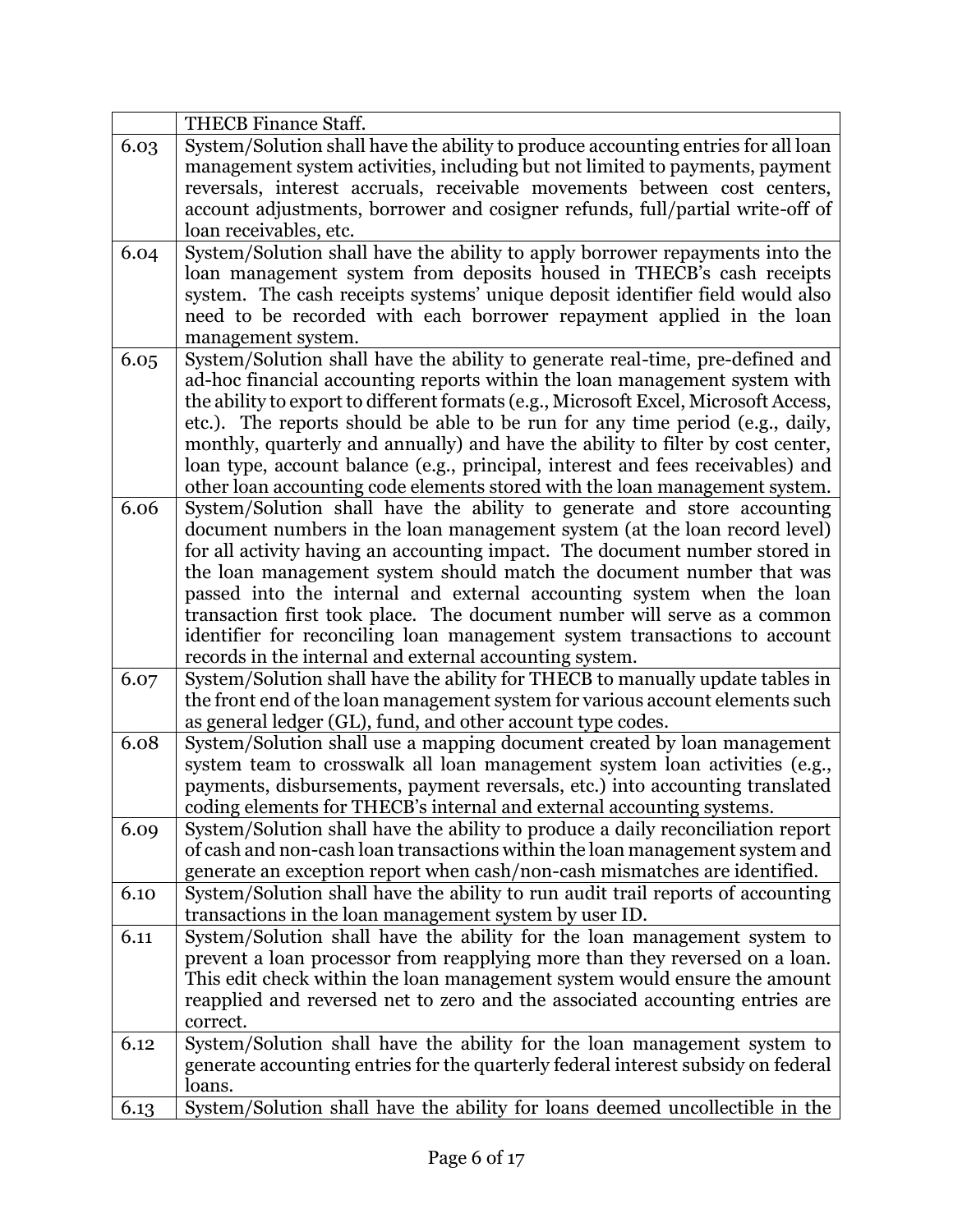|      | loan management system to generate monthly accounting entries to true-up<br>balances in the THECB's internal accounting system.                                                                                    |
|------|--------------------------------------------------------------------------------------------------------------------------------------------------------------------------------------------------------------------|
| 6.14 | System/Solution shall have the flexibility to adapt to THECB's new accounting<br>system, anticipated to be rolled out as of September 2023.                                                                        |
| 7.0  | <b>Document Generation/Management</b>                                                                                                                                                                              |
| 7.01 | System/Solution shall allow for correspondence to be generated and sent to                                                                                                                                         |
|      | borrowers/cosigners for any account status, via regular mail or a customer                                                                                                                                         |
|      | portal based on user defined fields.                                                                                                                                                                               |
| 7.02 | System/Solution shall provide for fillable, on-demand letters.                                                                                                                                                     |
| 7.03 | System/Solution shall have the ability to update system-generated letters and<br>ability to add new letters as needed.                                                                                             |
| 7.04 | System/Solution shall have the ability for borrowers and cosigners to request<br>letters on-demand.                                                                                                                |
| 7.05 | System/Solution shall allow for importing of images of electronically signed<br>documents to the document management system.                                                                                       |
| 7.06 | System/Solution shall allow for automated quality control of imported<br>documents, credit reports, e-signed documents, etc.                                                                                       |
| 7.07 | System/Solution shall have the ability to capture all documentation generated                                                                                                                                      |
|      | (e.g., letters, promissory notes, credit reports) from system of record and move                                                                                                                                   |
|      | to document management system.                                                                                                                                                                                     |
| 8.0  | <b>Debtor Identification and Location</b>                                                                                                                                                                          |
| 8.01 | System/Solution shall have the ability to contain skip tracing queues with<br>accounts having invalid addresses for borrower and cosigners based on due<br>diligence parameters, including accounts in litigation. |
| 8.02 | System/Solution shall have the ability to contain skip tracing queues with                                                                                                                                         |
|      | accounts having invalid phone numbers for borrowers and cosigners based on<br>due diligence parameters, including accounts in litigation.                                                                          |
| 8.03 | System/Solution shall have the ability to contain skip tracing queues with<br>accounts having invalid addresses and phone numbers for borrowers and                                                                |
|      | cosigners based on due diligence parameters, including accounts in litigation.                                                                                                                                     |
| 8.04 | System/Solution shall have the ability for THECB Staff to access, select, work<br>and document accounts using a main menu skip tracing queue and sub-menu                                                          |
|      | queues.                                                                                                                                                                                                            |
| 8.05 | System/Solution shall have the ability for Menu displays reflecting two dates,                                                                                                                                     |
|      | the last day an account with an invalid address flag was worked, and the last                                                                                                                                      |
|      | day an account with an invalid phone flag was worked, so that we can meet the                                                                                                                                      |
|      | requirements of skip tracing an account within a certain number of days from                                                                                                                                       |
|      | the date of last activity.                                                                                                                                                                                         |
| 8.06 | System/Solution shall have the ability for a control measure to list accounts in                                                                                                                                   |
|      | a certain order in the skip tracing queue by top priority, number of days past<br>due, etc.                                                                                                                        |
| 8.07 | System/Solution shall allow THECB Staff to generate automated skip tracing<br>correspondence, including accounts needing litigation-related address<br>verification.                                               |
| 8.08 | System/Solution shall prevent automatically generated correspondence from                                                                                                                                          |
|      | being generated for accounts that contain an invalid address flag.                                                                                                                                                 |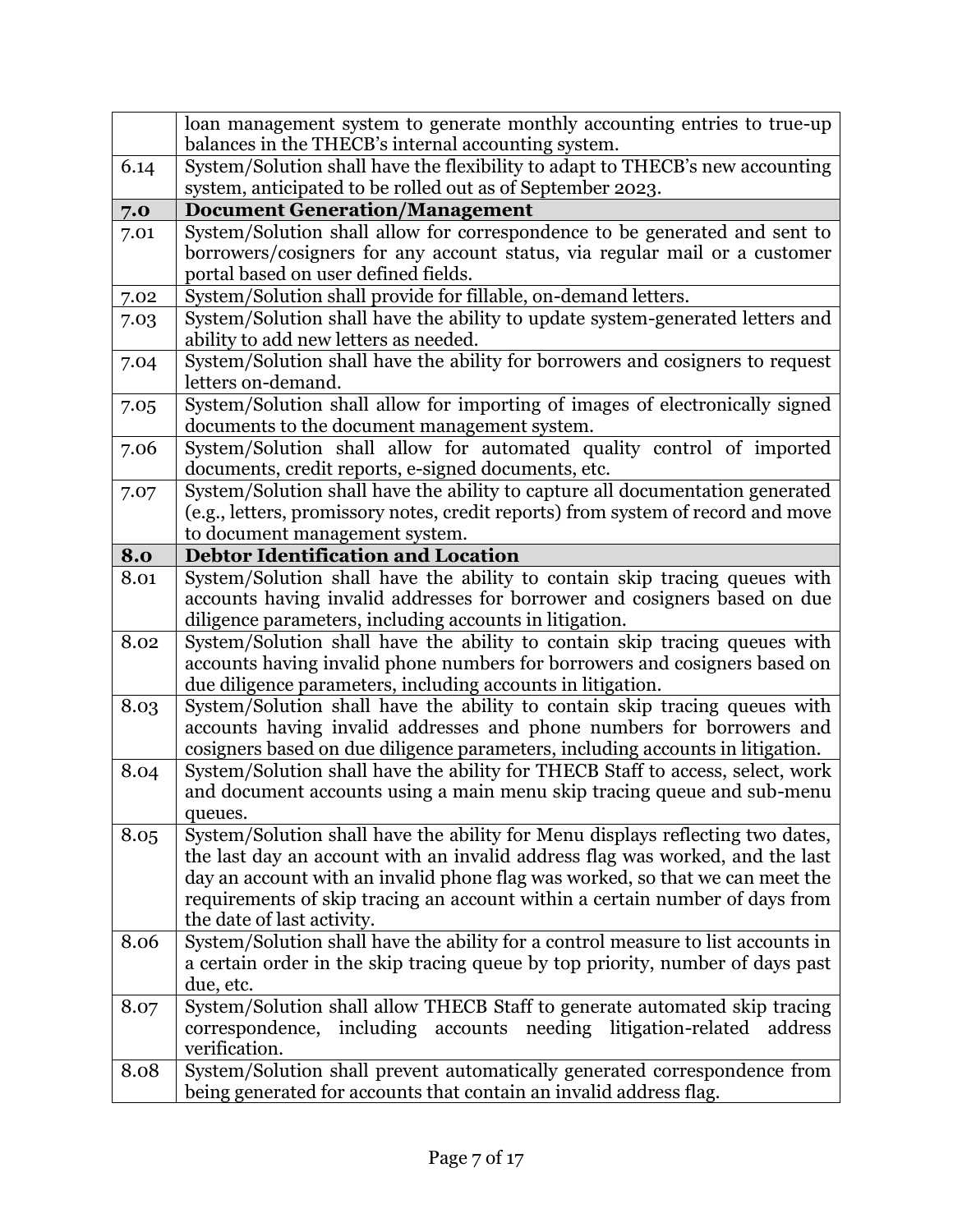| 8.09 | System/Solution shall generate daily summary reports for accounts that exist<br>in each skip tracing queue.                                                                                                                                                                                                        |
|------|--------------------------------------------------------------------------------------------------------------------------------------------------------------------------------------------------------------------------------------------------------------------------------------------------------------------|
| 8.10 | integrate with<br>external<br>System/Solution<br>shall<br>databases<br>(e.g.,<br>Accurint/LexisNexis, credit bureaus) for the identification and location of<br>debtors.                                                                                                                                           |
| 8.11 | System/Solution shall have the ability to manage parties to the loan that have<br>invalid demographic information (e.g. address, phone number, email address),<br>including the ability to send and receive information from other vendors.                                                                        |
| 8.12 | System/Solution shall have the ability to provide a system-to-system interface<br>for THECB Staff to request a credit profile from the current credit bureau<br>vendor for servicing and collection activities, where the response is presented<br>and stored electronically.                                      |
| 8.13 | System/Solution shall have the ability for THECB Staff to update accounts with<br>a code pertaining to an invalid address and/or phone number so that the<br>accounts are automatically routed to the skip tracing queue.                                                                                          |
| 8.14 | System/Solution shall allow for ease of use in finding information concerning<br>certain data (list of addresses that have been used before, number of returned<br>mail from said addresses, list of any reference/relatives that can be contacted,<br>list of previous phone number called).                      |
| 9.0  | <b>Collections</b>                                                                                                                                                                                                                                                                                                 |
| 9.01 | System/Solution shall have the ability to integrate with the Interactive Voice<br>Response (IVR) system to provide loan account information to borrowers and<br>cosigners.                                                                                                                                         |
| 9.02 | System/Solution shall have the ability to update and change personal<br>identification number (PIN) through the IVR.                                                                                                                                                                                               |
| 9.03 | System/Solution shall have parameters for performing the collection activities<br>to be flexible and rule based as delinquent individuals need to be contacted for<br>payment of a past due amount, through phone calls, letters, emails, text<br>messaging and other avenues that may be developed.               |
| 9.04 | System/Solution shall record all collection activities in the servicing notes in a<br>manner easily viewed by THECB Staff.                                                                                                                                                                                         |
| 9.05 | System/Solution shall have the ability for collection notes to be filtered (e.g.<br>filter collection letters sent to a cosigner).                                                                                                                                                                                 |
| 9.06 | Promises to pay by the customer need to be tracked so appropriate action can<br>be taken when payments are not made. System/Solution shall provide tracking<br>to include amount, frequency, and duration of promised payments, whether the<br>promise is made online or through an IVR system.                    |
| 9.07 | System/Solution shall have the ability to monitor and track accounts that have<br>been placed with OAG or other outside counsel for collection from the time of<br>placement until satisfaction of the debt. System/Solution shall provide the<br>functionality for integrating information from external sources. |
| 9.08 | System/Solution shall have the ability to interface with IVR system to create<br>outbound collection calling activities.                                                                                                                                                                                           |
|      | System/Solution shall have the ability for due diligence queues to automatically                                                                                                                                                                                                                                   |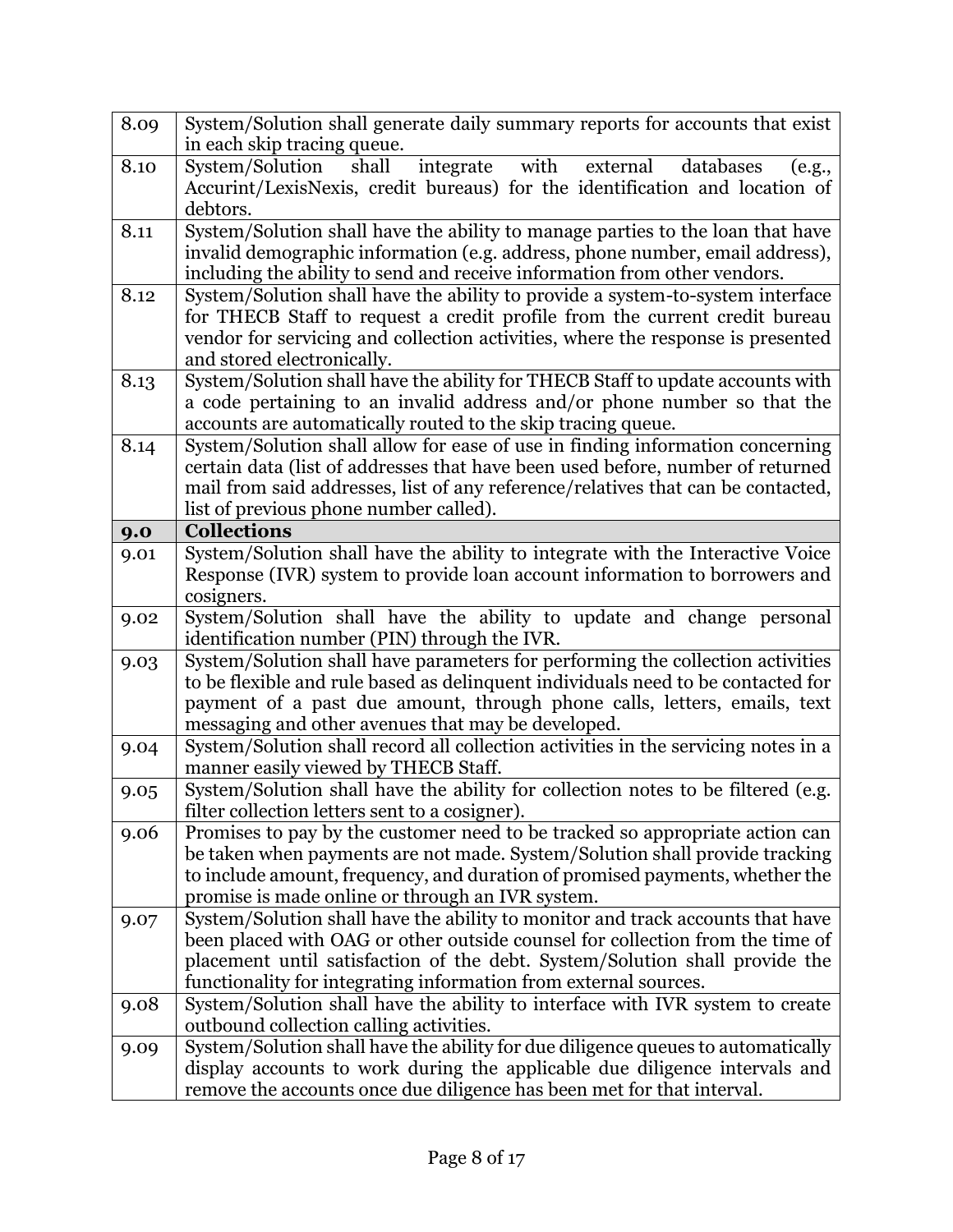| 9.10  | System/Solution shall have the ability for a control measure to list accounts in                                                                                 |
|-------|------------------------------------------------------------------------------------------------------------------------------------------------------------------|
|       | a certain order in the due diligence queue by top priority, number of days past                                                                                  |
|       | due, etc.                                                                                                                                                        |
| 10.0  | <b>Litigation Tracking and Post Default Collections</b>                                                                                                          |
| 10.01 | System/Solution shall allow users to search for borrower and cosigner by name.                                                                                   |
| 10.02 | System/Solution shall allow for Deceased, Disabled, Paid-in-Full<br>and                                                                                          |
|       | Bankruptcy status indicators.                                                                                                                                    |
| 10.03 | System/Solution shall allow for storing and accessing Alternative address                                                                                        |
|       | information on borrowers and cosigners (e.g. attorney addresses and other                                                                                        |
|       | contact information).                                                                                                                                            |
| 10.04 | System/Solution shall be able to address correspondence to the alternate                                                                                         |
|       | address. However, the presence of bankruptcy, deceased, disabled or litigation                                                                                   |
|       | flags should prevent due diligence correspondence from being mailed.                                                                                             |
| 10.05 | System/Solution shall allow for automated correspondence to be generated                                                                                         |
|       | based on litigation status. Such correspondence should be able to be sent by                                                                                     |
|       | mail or email.                                                                                                                                                   |
| 10.06 | After a judgment is entered, System/Solution shall allow for the capitalization                                                                                  |
|       | of principal, interest, and unpaid late fees. These amounts will become the new                                                                                  |
|       | judgment principal balance and accrue interest from the judgment date at the                                                                                     |
|       | judgment interest rate.                                                                                                                                          |
| 10.07 | System/Solution shall allow for the separate calculation of cosigner balances                                                                                    |
|       | after litigation is started. Cosigner account balances should not post to the<br>receivables except for fee amounts. It would be a separate tracking of cosigner |
|       | principal, interest accrued, fees, and payments made to the affected notes. The                                                                                  |
|       | cosigner balance should be a "calculation" of the amount due based on either                                                                                     |
|       | the original loan amount, interest, fees, and payments applied, or the judgment                                                                                  |
|       | amount updated after litigation, post-judgment interest, fees, and payments                                                                                      |
|       | have been applied.                                                                                                                                               |
| 10.08 | System/Solution shall allow for separate repayment schedules for borrowers                                                                                       |
|       | and/or cosigners based on their balances. Each schedule should be readily                                                                                        |
|       | displayed in the LMS.                                                                                                                                            |
| 10.09 | System/Solution shall allow for storing and tracking data elements and                                                                                           |
|       | processes related to litigation against borrowers and cosigners, including but                                                                                   |
|       | not limited to: suit filed date, Office of the Attorney General (OAG) case                                                                                       |
|       | number, cause number, court, court and county fee amounts, court and county                                                                                      |
|       | addresses, citation served/unserved, and to store and allow for more status                                                                                      |
|       | information on borrowers and cosigners.                                                                                                                          |
| 10.10 | System/Solution shall allow for the creation of a new litigation "file" for each                                                                                 |
|       | lawsuit. Only one should be allowed to be open on the debtor and debt at a time                                                                                  |
|       | (i.e., Borrower suit on notes 01 and 02, Cosigner A suit on note 01, Cosigner B                                                                                  |
|       | suit on note 02).                                                                                                                                                |
| 10.11 | System/Solution shall allow the user to search by litigation OAG case number                                                                                     |
|       | and court cause number.                                                                                                                                          |
| 10.12 | System/Solution shall allow for loans to be combined into a lawsuit based on                                                                                     |
|       | options chosen by the user.                                                                                                                                      |
| 10.13 | System/Solution shall allow for litigation "files" to be closed, reopened or new                                                                                 |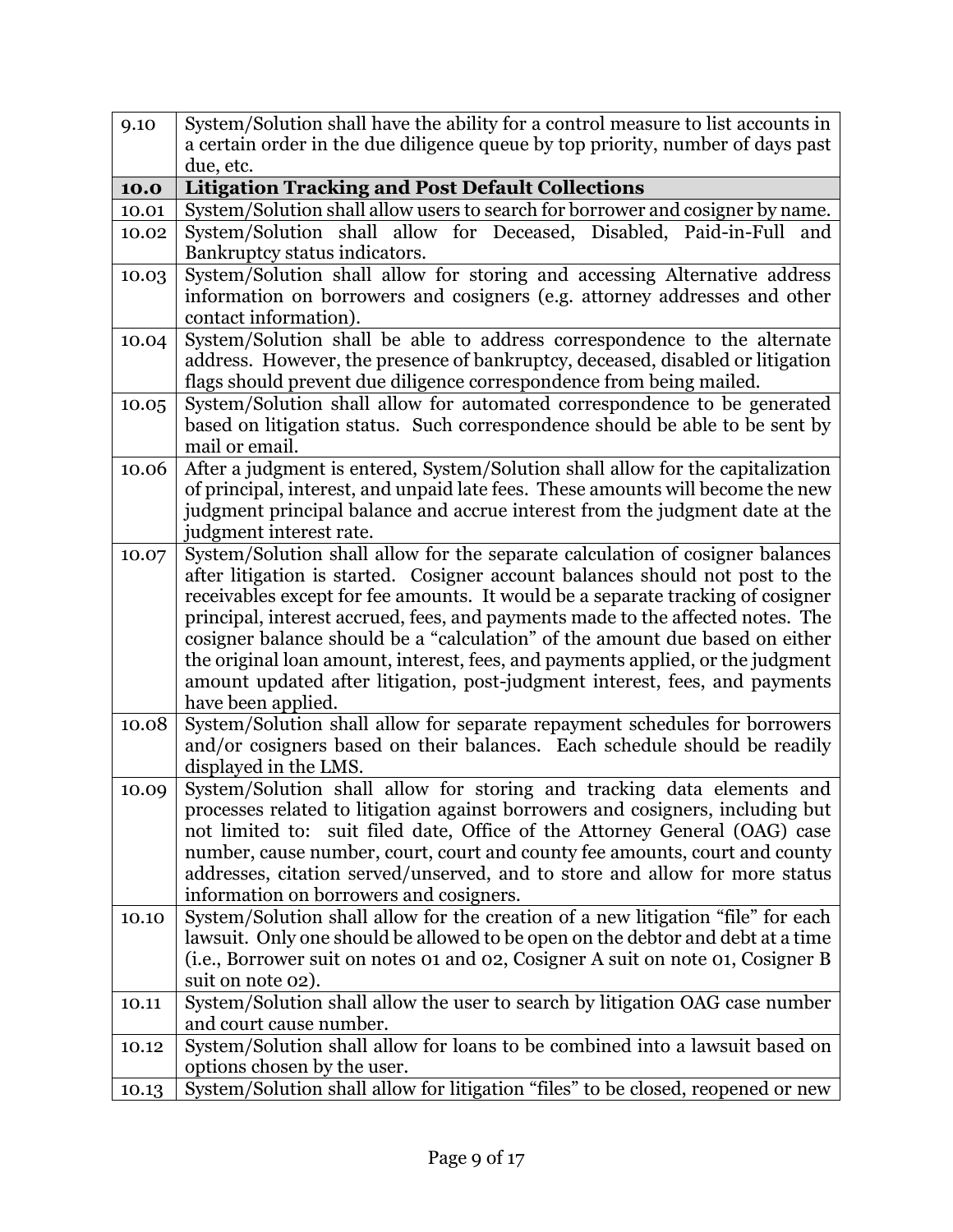|       | "files" to be created.                                                                                                                               |
|-------|------------------------------------------------------------------------------------------------------------------------------------------------------|
| 10.14 | System/Solution shall allow for enhanced tracking of fees, court costs and                                                                           |
|       | attorney fees and list them separately by type and responsible party (e.g.,                                                                          |
|       | borrower or cosigner).                                                                                                                               |
| 10.15 | System/Solution shall allow for tracking of certain activity on litigation files.                                                                    |
| 10.16 | System/Solution shall have functionality and reporting associated with data                                                                          |
|       | elements in the litigation file.                                                                                                                     |
| 10.17 | System/Solution shall allow users to set follow-up dates for certain activities                                                                      |
|       | and generate reports or alerts based on tracking or activity dates.                                                                                  |
| 10.18 | System/Solution shall allow for flexibility in creating and modifying repayment                                                                      |
|       | plans during litigation and post-judgment collections, including graduated and                                                                       |
|       | extended repayment plans. Users need to be able to negotiate varying payment                                                                         |
|       | plans and update those plans into the system to be tracked. System/Solution                                                                          |
|       | shall also allow for the scheduling of recurring payments that can be                                                                                |
|       | automatically drafted from borrower or cosigner bank accounts based on                                                                               |
|       | repayment terms.                                                                                                                                     |
| 10.19 | System/Solution shall send billing statements according to established                                                                               |
|       | repayment plans. These billing statements would be different from the ones                                                                           |
|       | sent on an account that is not in default.                                                                                                           |
| 10.20 | System/Solution shall send specialized correspondence to debtor in response                                                                          |
|       | to repayment plans, payments received, or payments missed.                                                                                           |
| 10.21 | System/Solution shall allow litigation correspondence to be generated under                                                                          |
|       | OAG letterhead with approval from OAG.                                                                                                               |
| 10.22 | System/Solution shall generate data elements needed in a manner that can be                                                                          |
|       | exported to populate legal document templates where requested by OAG or                                                                              |
|       | THECB.                                                                                                                                               |
| 10.23 | System/Solution shall allow for categorizing accounts for collections action.                                                                        |
| 10.24 | System/Solution shall provide a solution for reporting on various collection                                                                         |
|       | activity.<br>System/Solution shall be able to interact with other state agency software in the                                                       |
| 10.25 | creation, transfer, or modification of litigation files.                                                                                             |
| 11.0  | Customer Portal for Borrowers, Cosigners and Internal THECB                                                                                          |
|       | <b>Staff</b>                                                                                                                                         |
| 11.01 | System/Solution shall allow borrowers and cosigners to sign in to their account                                                                      |
|       | through the customer portal with unique user credentials.                                                                                            |
| 11.02 | Customer Portal shall be viewable on various devices (e.g., tablet, cell phone).                                                                     |
| 11.03 | System/Solution shall have the ability for the borrower and cosigner to select                                                                       |
|       | how they would like to be contacted (opt in/out capability) via the customer                                                                         |
|       | portal.                                                                                                                                              |
| 11.04 | System/Solution shall have the ability to make THECB forms available to                                                                              |
|       | borrowers and cosigners, with the ability to complete and submit forms through                                                                       |
|       | the customer portal. In addition, System/Solution shall provide the ability for                                                                      |
|       | borrowers and cosigners to upload necessary documents as needed to the                                                                               |
|       | customer portal.                                                                                                                                     |
|       |                                                                                                                                                      |
| 11.05 | System/Solution shall allow all uploaded forms and documents to integrate<br>with document management system, searchable based on various datapoints |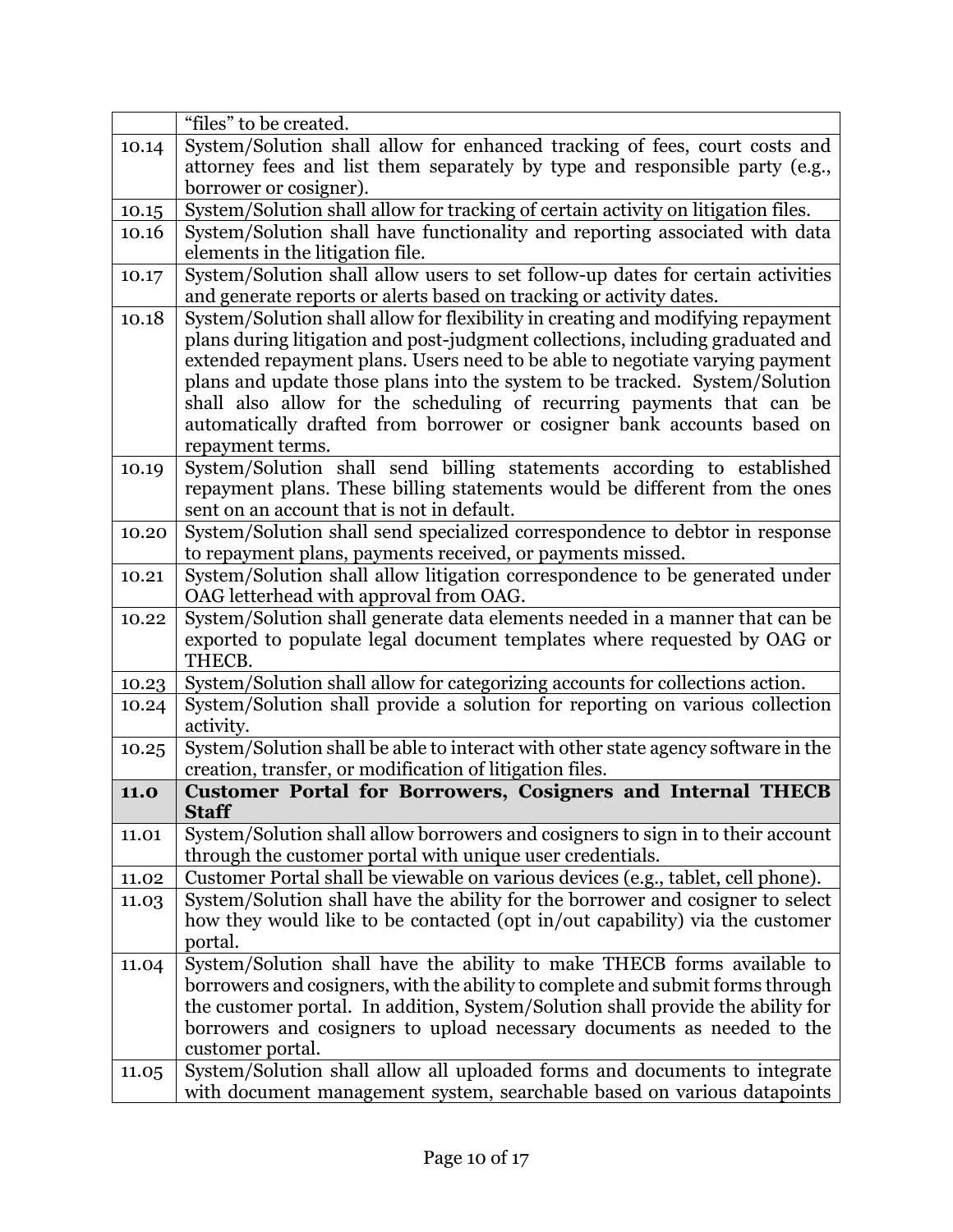|       | (e.g., SSN, name, reference number).                                                                                               |
|-------|------------------------------------------------------------------------------------------------------------------------------------|
| 11.06 | System/Solution shall provide easy access to borrower correspondence through                                                       |
|       | the customer portal.                                                                                                               |
| 11.07 | System/Solution shall allow two-way email communications with the ability to                                                       |
|       | track activity within the loan management system.                                                                                  |
| 11.08 | System/Solution shall have the ability for borrowers to request certain standard                                                   |
|       | letters via customer portal (e.g., paid-in-full letters, mortgage verification                                                     |
|       | letters, payment histories).                                                                                                       |
| 11.09 | System/Solution shall have the ability to calculate various repayment scenarios                                                    |
|       | (e.g., payment amounts based on various repayment plans, repayment amount                                                          |
|       | based on amount borrowed, repayment based on forbearance) via the customer                                                         |
|       | portal.                                                                                                                            |
| 11.10 | System/Solution shall have the ability to resolve certain log-in issues within the                                                 |
|       | customer portal (e.g., reset password, change/update security questions)                                                           |
|       | through the customer portal.                                                                                                       |
| 11.11 | System/Solution shall have the ability to generate automated status letters (e.g.,                                                 |
|       | deferment granted, deferment expiration, change of address/phone number,<br>billing statements, etc.) through the customer portal. |
| 11.12 | System/Solution shall allow for generated correspondence to be reprinted on                                                        |
|       | demand (e.g., monthly billing statements, repayment schedules, past due                                                            |
|       | notices) through the customer portal.                                                                                              |
| 11.13 | System/Solution shall allow for multi-channel communications.                                                                      |
| 11.14 | Upon request, System/Solution shall produce an amortization schedule at any                                                        |
|       | time over the life of the loan through the customer portal.                                                                        |
| 11.15 | System/Solution shall have the ability to send and collect customer surveys                                                        |
|       | through the customer portal.                                                                                                       |
| 11.16 | System/Solution shall display and calculate the maturity date of loans through                                                     |
|       | the customer portal.                                                                                                               |
| 11.17 | System/Solution shall have the ability to calculate payment, terms, and                                                            |
|       | amounts for Borrowers and internal THECB Staff through the customer portal.                                                        |
| 11.18 | System/Solution shall project and calculate "pay off" and per diem balance                                                         |
|       | based on varying terms entered through the customer portal.                                                                        |
| 11.19 | System/Solution shall display account information, including due date, amount                                                      |
|       | past due, and balance history (both at the loan and account level, when<br>appropriate) through the customer portal.               |
| 11.20 | System/Solution shall have the ability to calculate daily interest.                                                                |
| 11.21 | System/Solution shall allow borrowers and cosigners to view application status,                                                    |
|       | statements, payment schedules, IRS tax statements, payment history, interest                                                       |
|       | paid, balances, and demographic information through the customer portal.                                                           |
| 11.22 | System/Solution shall allow borrowers and cosigners to change demographic                                                          |
|       | information (address, phone number, email address, cell phone, references),                                                        |
|       | user ID, and password through the customer portal.                                                                                 |
| 11.23 | System/Solution shall allow for borrowers/students to apply for loans via the                                                      |
|       | customer portal using a unique ID and password.                                                                                    |
| 11.24 | System/Solution shall allow for cosigners to apply for loans via the customer                                                      |
|       | portal using a unique ID and password.                                                                                             |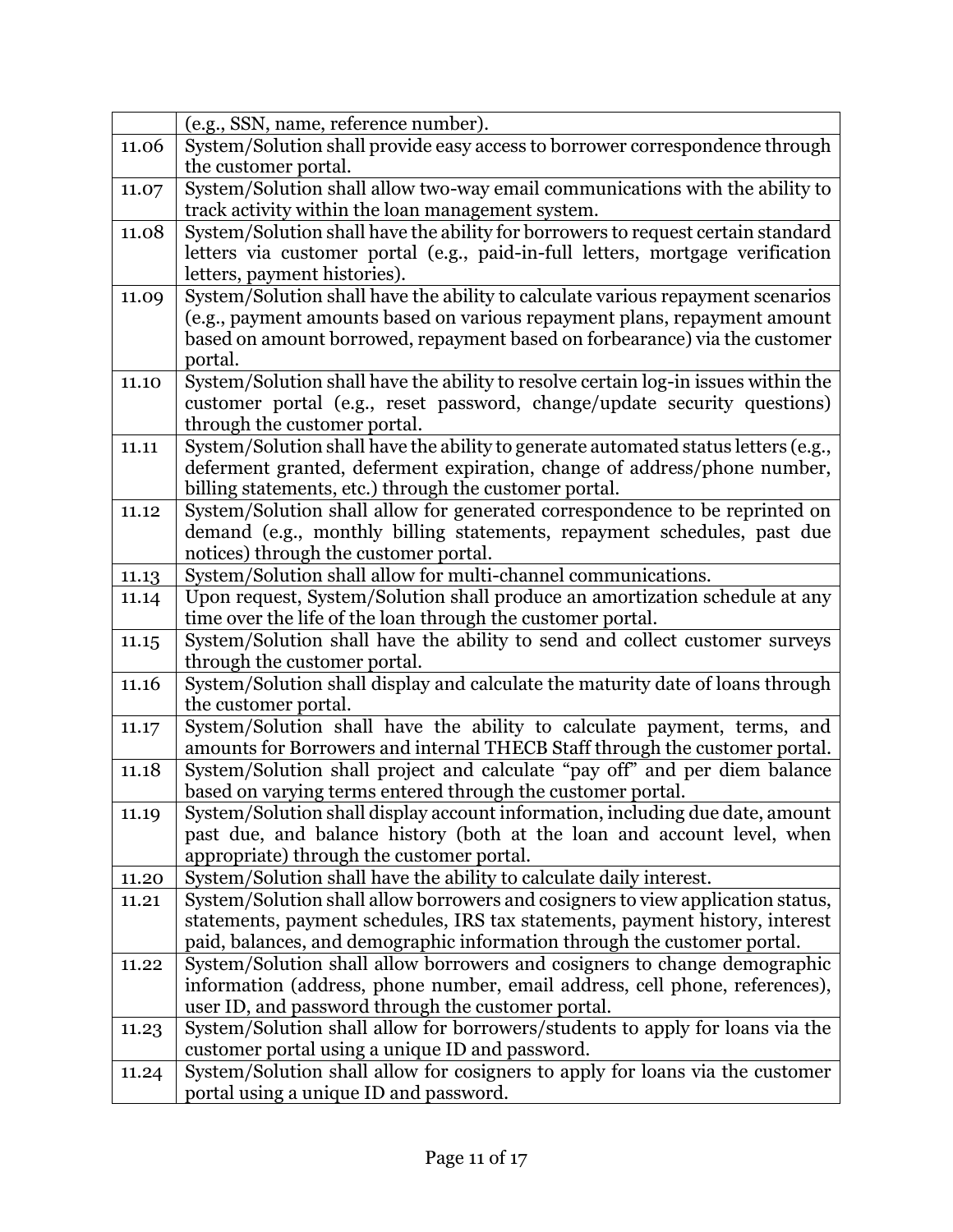| 11.25 | System/Solution shall allow for borrowers/students to change cosigners and/or                         |
|-------|-------------------------------------------------------------------------------------------------------|
|       | references online (only within application status) through the customer portal.                       |
| 11.26 | System/Solution shall Log and capture all activity performed through the                              |
|       | customer portal by internal and external users.                                                       |
| 11.27 | System/Solution shall have the ability for mobile device viewing and                                  |
|       | conducting transactions (e.g., via tablet, smart phone) through the customer                          |
|       | portal.                                                                                               |
| 11.28 | System/Solution shall allow borrowers and cosigners to make payments online                           |
|       | by bank account or credit card information (using third party State of Texas                          |
|       | transaction processing engine) via the customer portal.                                               |
| 11.29 | System/Solution shall have the ability to initiate an email from the email                            |
|       | address stored in the system of record and store in imaging system upon                               |
|       | sending.                                                                                              |
| 11.30 | THECB Staff shall have the ability to view/shadow borrowers and cosigners to                          |
|       | assist customers as needed through the customer portal.                                               |
| 11.31 | System/Solution shall have the ability for borrowers and cosigners to select a                        |
|       | future date when submitting a payment online via the customer portal.                                 |
| 11.32 | System/Solution shall provide screen tips (small window displaying descriptive                        |
|       | text when resting pointer/curser over a shape).                                                       |
| 11.33 | System/Solution shall meet State of Texas and Federal accessibility rules.                            |
| 12.0  | <b>Customer Portal for Institutions and Internal THECB Staff</b>                                      |
| 12.01 | System/Solution shall allow Institutions to sign in to their account with unique<br>user credentials. |
|       | System/Solution shall allow Institutions to certify, edit, and view/query student                     |
| 12.02 | loans, eligibility, and status messages through the customer portal.                                  |
| 12.03 | System/Solution shall allow Institutions to submit changes (e.g., previously                          |
|       | submitted certifications, disbursement dates) through the customer portal.                            |
| 12.04 | System/Solution shall allow Institutions to view their own disbursements (i.e.,                       |
|       | the funds disbursed to them) through the customer portal.                                             |
| 12.05 | System/Solution shall allow Institutions to have the ability to select their                          |
|       | academic year when certifying loans through the customer portal.                                      |
| 12.06 | System/Solution shall allow Institutions access to query real-time data of                            |
|       | College Access Loan (CAL) and Texas Armed Services Scholarship Program                                |
|       | (TASSP) loans for their institution through the customer portal.                                      |
| 12.07 | THECB Staff should be able to access data described in 12.06 for an individual                        |
|       | institution, a subset of institutions, or all institutions through the customer                       |
|       | portal.                                                                                               |
| 12.08 |                                                                                                       |
|       | Institutions and THECB Staff shall have access to program summaries as well                           |
|       | as borrower-specific details from application to final disbursement through the                       |
|       | customer portal. Current reports should include at a minimum:                                         |
|       | Summary                                                                                               |
|       | Pending Institution Certification                                                                     |
|       | Certified - No Allocated Funds Available                                                              |
|       | <b>Certified Applications in Process</b><br>$\bullet$                                                 |
|       | Pending Disbursement - Need Documents                                                                 |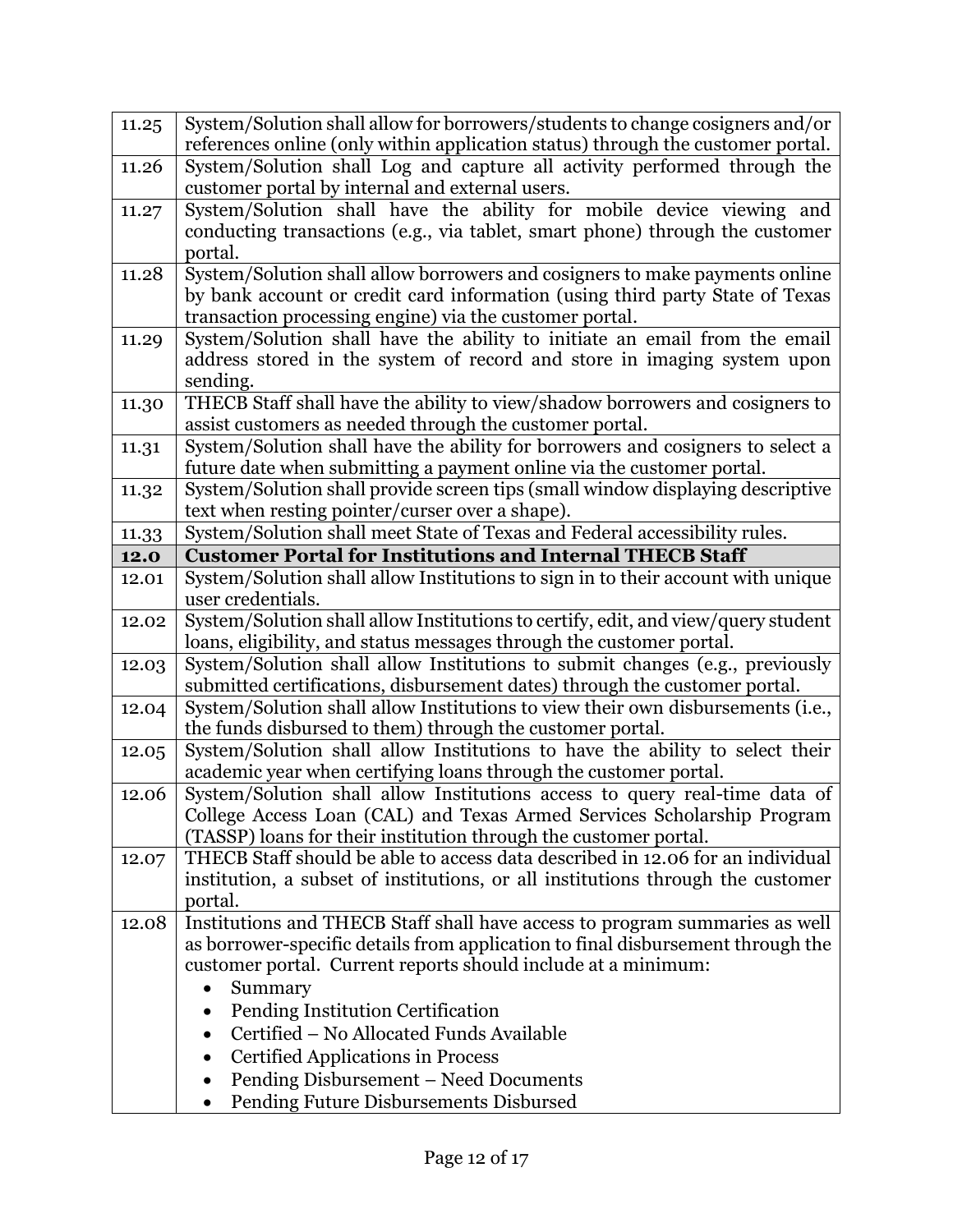| 12.09 | Through the customer portal, queries should be run by varying factors such as                                                   |
|-------|---------------------------------------------------------------------------------------------------------------------------------|
|       | Program Type, Program Year, and Report Name.                                                                                    |
| 12.10 | Through the customer portal, query results should have search and sorting                                                       |
|       | options.                                                                                                                        |
| 12.11 | Through the customer portal, query results should be exportable by .CSV/Excel                                                   |
|       | file, PDF, and print.                                                                                                           |
| 12.12 | System/Solution shall have the ability to resolve certain log-in issues within the                                              |
|       | customer portal (e.g., reset password, change/update security questions).                                                       |
| 12.13 | System/Solution shall allow Institution administrators to manage their                                                          |
|       | Institution's respective online users (e.g., add user, delete user, produce access                                              |
|       | reports, grant access, deny access, password reminders) through the customer                                                    |
|       | portal.                                                                                                                         |
| 12.14 | System/Solution shall have the ability to send and collect customer surveys<br>through the customer portal.                     |
| 12.15 | THECB Staff should have the ability to view/shadow Institutions to assist                                                       |
|       | Institution as needed through the customer portal.                                                                              |
| 12.16 | System/Solution shall meet State of Texas and Federal accessibility rules.                                                      |
| 13.0  | <b>Interface and Import/Export Requirements</b>                                                                                 |
| 13.01 | System/Solution shall have the ability to migrate data from current loan                                                        |
|       | management system to migrate loans and information.                                                                             |
| 13.02 | System/Solution shall have the ability to create files for ad-hoc import/export                                                 |
|       | functionality.                                                                                                                  |
| 13.03 | System/Solution shall have the ability to interface with file transfer                                                          |
|       | software/server (e.g., SFTP using Move It) for file imports and exports.                                                        |
| 13.04 | Vendors bidding on a solution together or separately shall document and                                                         |
|       | describe how integration/connection points between different solutions are                                                      |
|       | established and maintained.                                                                                                     |
| 13.05 | Vendor shall describe how they maintain and secure data integrity in their                                                      |
|       | system as well as with any interfaces required.                                                                                 |
| 13.06 | System/Solution shall have the ability to export/import data with internal                                                      |
|       | accounting system.                                                                                                              |
| 13.07 | System/Solution shall have the ability to handle cash receipts and/or<br>import/export data with internal cash receipts system. |
| 13.08 | System/Solution shall have the ability to interface with third party State of                                                   |
|       | Texas transaction processing engine to process online credit card payments.                                                     |
| 13.09 | System/Solution shall have the ability to interface with the IVR to accept                                                      |
|       | payments, account servicing information (payment due, balance, etc.).                                                           |
| 13.10 | System/Solution shall have the ability to interface with Data Center Services                                                   |
|       | (DCS) for print services.                                                                                                       |
| 13.11 | System/Solution shall have the ability to interface with the National Student                                                   |
|       | Clearinghouse (NSC) for enrollment reporting updates.                                                                           |
| 13.12 | System/Solution shall have the ability to interface with Office of the Attorney                                                 |
|       | General (OAG) system/solution for updates.                                                                                      |
| 13.13 | System/Solution shall have the ability to interface with credit decisioning                                                     |
|       | vendor for sending and receiving credit decisions and profiles in real-time.                                                    |
| 13.14 | System/Solution shall have the ability to import/export with the National                                                       |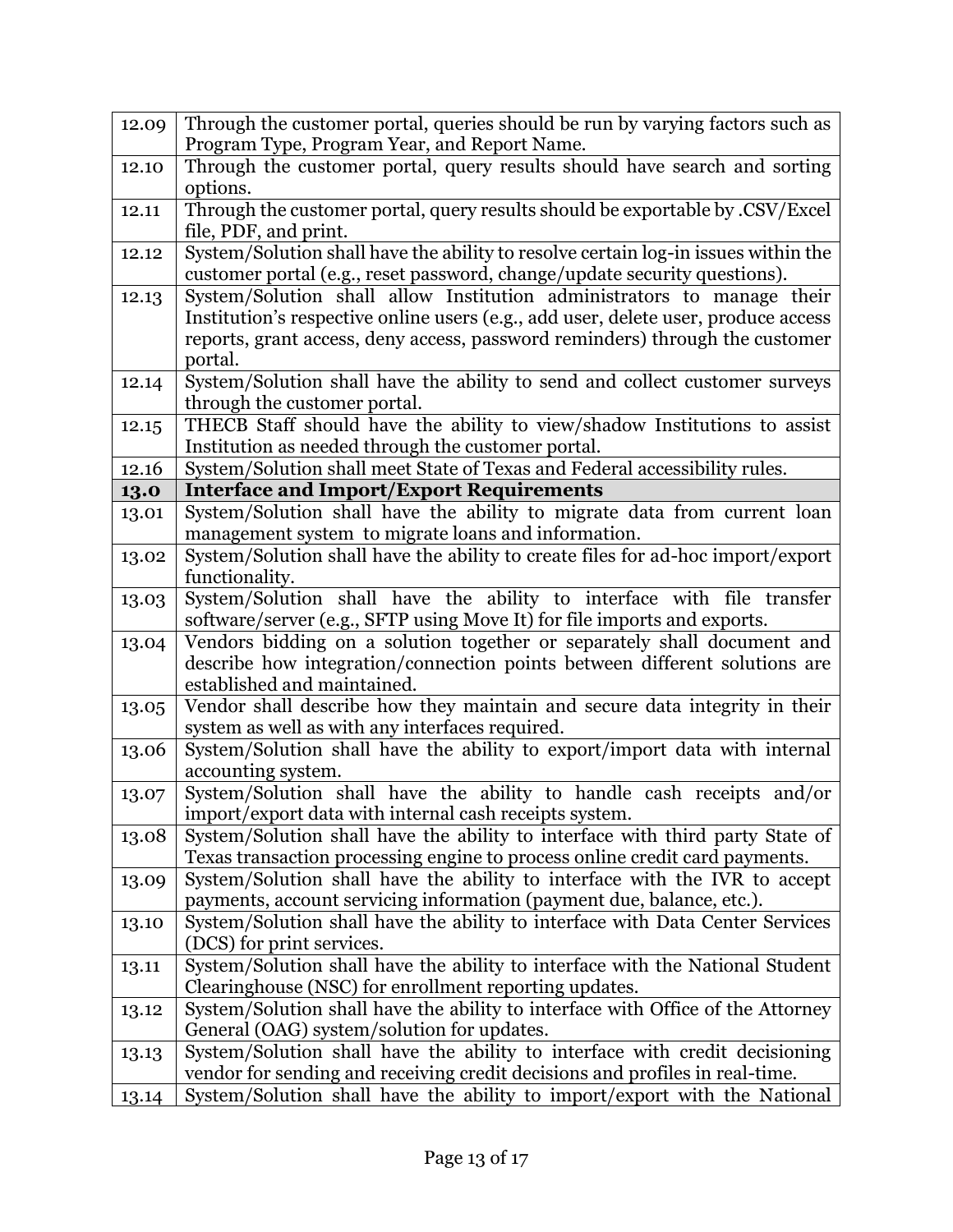|       | Student Loan Data System (NSLDS) to import and export information.                                               |
|-------|------------------------------------------------------------------------------------------------------------------|
| 13.15 | System/Solution shall have the ability to import/export with the Lender                                          |
|       | Account Reconciliation System (LaRS) to report federal loan portfolio to the                                     |
|       | U.S. Department of Education.                                                                                    |
| 13.16 | System/Solution shall have the ability to import/export information with any                                     |
|       | credit bureau(s) for credit reporting using current standard format for                                          |
|       | reporting credit (Metro2).                                                                                       |
| 13.17 | System/Solution shall have the ability to import/export E-Oscar information                                      |
|       | (national credit dispute system).                                                                                |
| 13.18 | System/Solution shall have the ability to create an annual file of interest paid                                 |
|       | and forgiveness granted for IRS reporting.                                                                       |
| 13.19 | System/Solution shall have the ability to create a monthly file of                                               |
|       | delinquent/defaulted borrowers and cosigners accounts for the purpose of                                         |
|       | holding state issued warrants (checks) at the Comptroller's Office of Public                                     |
|       | Accounts.                                                                                                        |
| 13.20 | THECB has scholarships that reside on various platforms within THECB. These                                      |
|       | scholarships can become loans during their lifetime. System/Solution will need                                   |
|       | a way to transfer these scholarships to the loan management system and back                                      |
|       | to the scholarship platform as needed.                                                                           |
| 14.0  | <b>Federal Loan Servicing</b><br>System/Solution shall have the ability to calculate the special allowance rates |
| 14.01 | for existing Federal Family Education Loan Program (FFELP) portfolio, as well                                    |
|       | as maintain a table of historical rates.                                                                         |
| 14.02 | System/Solution shall have Income Based Repayment (IBR) functionality (e.g.,                                     |
|       | repayment schedules, interest accruals, automated letters, capitalization, term                                  |
|       | limits, forgiveness tickler files).                                                                              |
| 14.03 | System/Solution shall have the ability to file quarterly Lender's Interest and                                   |
|       | Special Allowance Request and Report with the U.S. Department of Education.                                      |
|       | System/Solution shall have the ability to track activities at the detail and                                     |
|       | summary level for research purposes as needed.                                                                   |
| 14.04 | System/Solution shall have the ability to file guaranteed loan insurance claims                                  |
|       | with guarantor.                                                                                                  |
| 14.05 | System/Solution shall meet guidelines as specified by Federal Single Audit                                       |
|       | (previously known as A-133 audit).                                                                               |
| 14.06 | System/Solution shall maintain compliance with all student loan federal                                          |
|       | regulations.                                                                                                     |
| 15.0  | <b>Other Functionality</b>                                                                                       |
| 15.01 | System/Solution shall allow the ability for servicing notations and comments                                     |
|       | on all accounts and capture the user, date, and time of notation.                                                |
| 15.02 | System/Solution shall allow for multiple users to view an account at the same                                    |
|       | time and show a message that the account was updated when viewing or editing                                     |
|       | at the same time.                                                                                                |
| 15.03 | System/Solution shall log and capture all activity performed on an account via                                   |
|       | online, system and internal user.                                                                                |
| 15.04 | System/Solution shall have the ability to control changes at the administrator                                   |
|       | level. For example, for Institutions, loan types, guarantor, and funding source,                                 |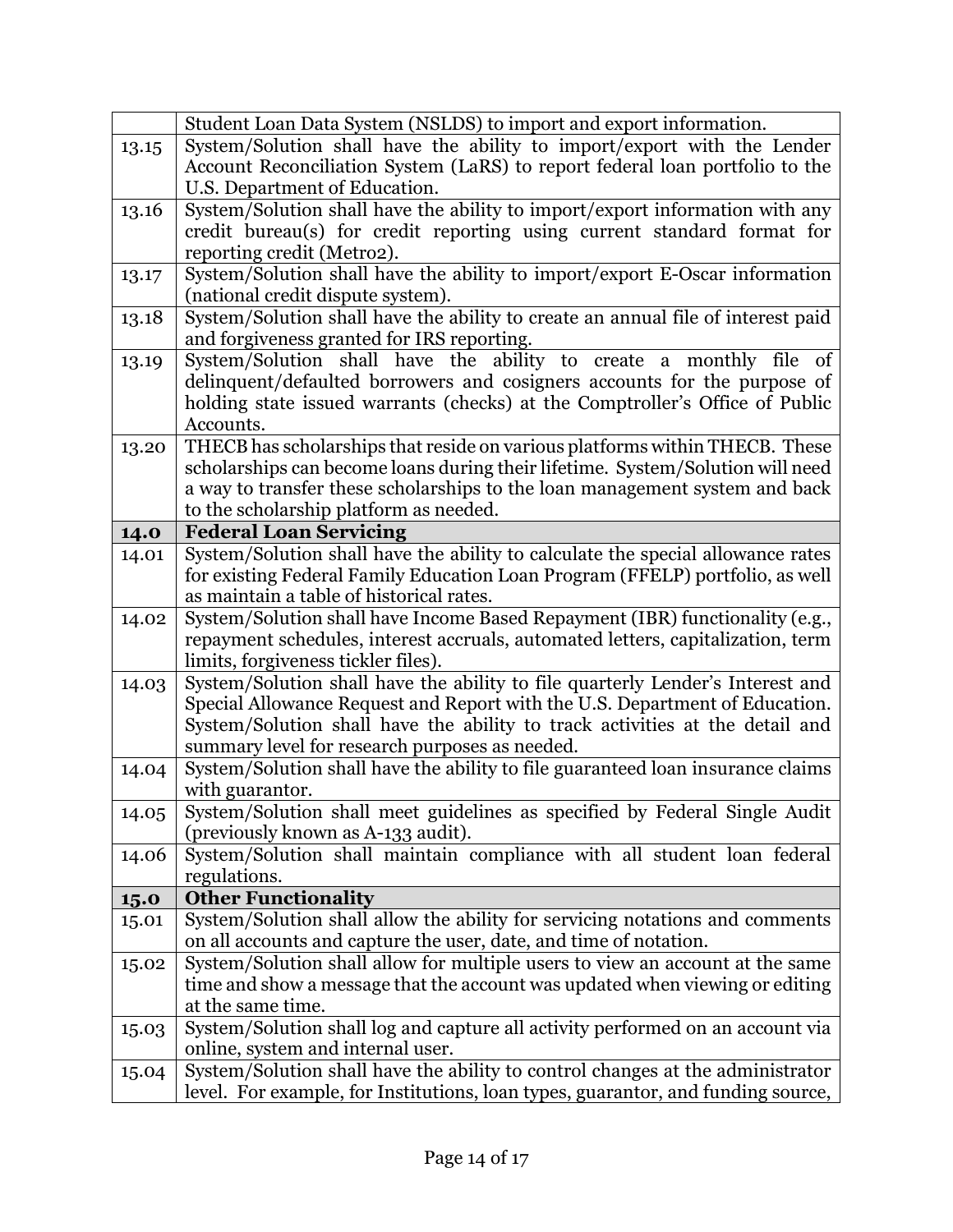|       | etc.                                                                                                                                   |
|-------|----------------------------------------------------------------------------------------------------------------------------------------|
| 15.05 | System/Solution shall have the ability for administrative level of setting user                                                        |
|       | permissions/access.                                                                                                                    |
| 15.06 | System/Solution shall have the ability to add, delete, and lock/unlock user                                                            |
|       | defined fields.                                                                                                                        |
| 15.07 | System/Solution shall have the ability to search on various fields for borrower                                                        |
|       | and cosigner (e.g., name, SSN, address, phone number).                                                                                 |
| 15.08 | System/Solution shall associate each borrower to their appropriate cosigner(s)                                                         |
|       | and vice versa.                                                                                                                        |
| 15.09 | System/Solution shall have the ability to create mailing labels on demand.                                                             |
| 15.10 | System/Solution shall have the ability to create accounting entries for                                                                |
|       | transactions made to loans loaded from prior system with effective dates prior                                                         |
|       | to conversion to new system.                                                                                                           |
| 15.11 | System/Solution shall have the ability for THECB to manually update tables                                                             |
|       | that assign general ledgers for specific types of transactions or transaction                                                          |
|       | codes.                                                                                                                                 |
| 15.12 | Vendor shall provide written and online User and Administrator manuals and                                                             |
|       | maintain current updates when system changes accordingly.<br>System/Solution shall have the ability for THECB Staff to make changes to |
| 15.13 | online website as needed without IT/vendor support for updates.                                                                        |
| 16.0  | <b>Technology Requirements</b>                                                                                                         |
| 16.01 | System/Solution shall reduce/eliminate use<br>of<br><b>SSN</b><br>as<br>account                                                        |
|       | number/visibility on the screens. SSN handling must encrypt all but last four                                                          |
|       | digits after initial, SSN cannot be shown on screen or used as account number.                                                         |
| 16.02 | System/Solution shall provide Real Time Solution without Batch processing; if                                                          |
|       | Real Time Solution cannot be supported, batch processing must provide                                                                  |
|       | monitoring of batch jobs (or reduce/eliminate the complexity of Batch                                                                  |
|       | processing).                                                                                                                           |
|       | Leverage ATOS supported automation package (versus JAMS)                                                                               |
|       | Pay additional service contract for loan management system provider                                                                    |
|       | evaluating Batch processing (paying added contract)                                                                                    |
|       | Identify level of support required for Batch runs                                                                                      |
| 16.03 | System/Solution shall provide a customer portal.                                                                                       |
| 16.04 | <b>SaaS Systems</b>                                                                                                                    |
|       | Prefer SaaS solution                                                                                                                   |
|       | Hosted environment would be through State's public cloud                                                                               |
|       | • Defined required test images (4 Test images, 1 Projection)                                                                           |
| 16.05 | System/Solution shall operate behind a Web Application Firewall.                                                                       |
| 16.06 | Regular Pen testing (with each upgrade) (Open Web Application Security                                                                 |
|       | Profile OWAS) Standard                                                                                                                 |
|       | Commitment to remediate any findings for each release/upgrade:                                                                         |
|       | Critical and High findings must be remediated within THECB Service<br>$\circ$                                                          |
|       | Level Agreement                                                                                                                        |
|       | Medium and Low findings must happen within THECB Service Level<br>$\circ$                                                              |
|       | Agreement                                                                                                                              |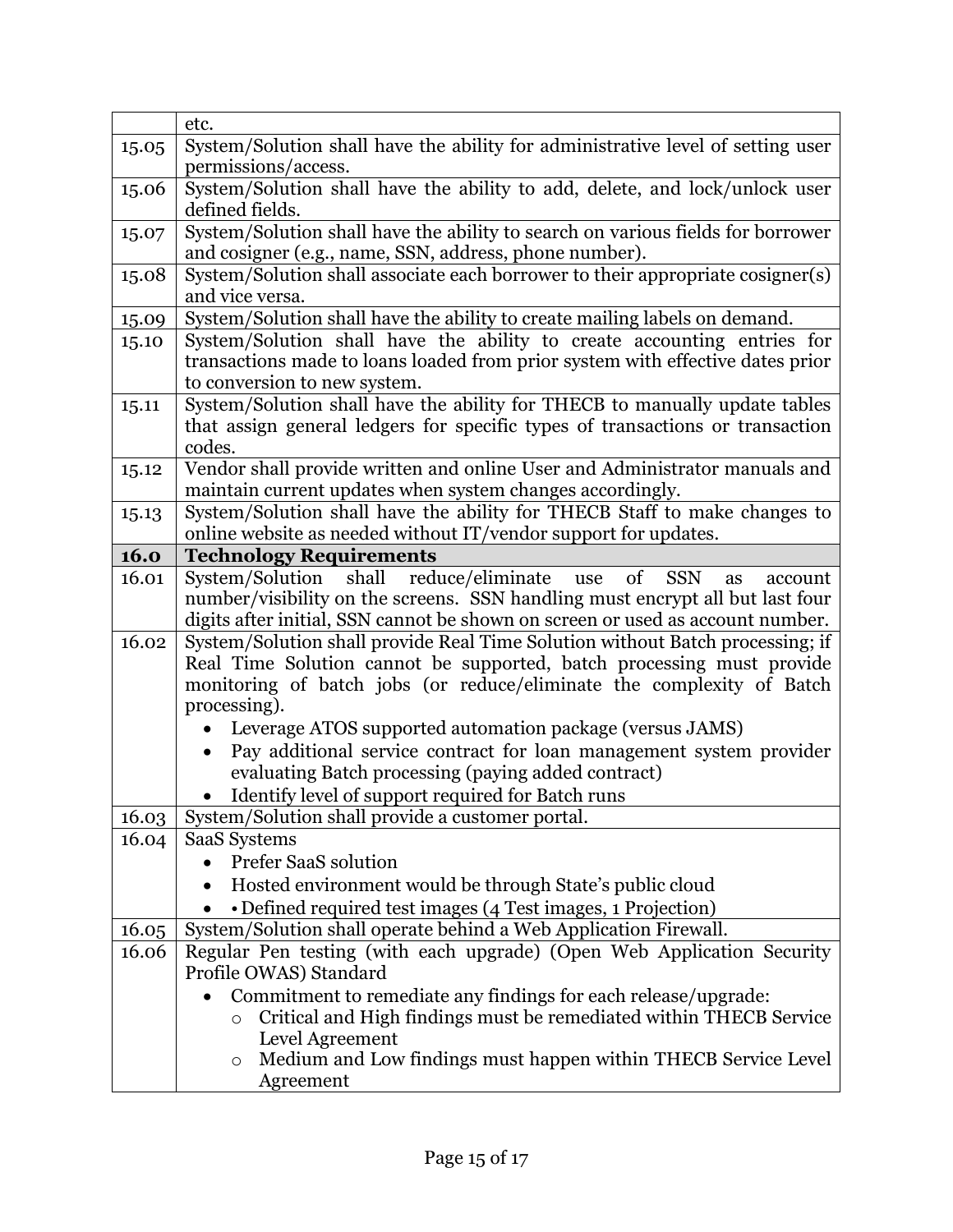|       | THECB will be responsible for running Pen Testing with support and                                                                 |
|-------|------------------------------------------------------------------------------------------------------------------------------------|
|       | remediation from vendor.                                                                                                           |
| 16.07 | Identity and Access Management support:                                                                                            |
|       | Management authorization and roles                                                                                                 |
|       | Streamline account creation process, granting rights for internal/test                                                             |
|       | accounts (IAM Account)                                                                                                             |
|       | MFA for internal/external Users                                                                                                    |
|       | Internal leverage THECB Microsoft 365,<br>$\circ$                                                                                  |
|       | External THECB B2C tenant,<br>$\circ$                                                                                              |
|       | Passwords must meet THECB complexity requirements,<br>$\circ$                                                                      |
|       | Our users and class of users - how roles are managed, need to<br>$\circ$                                                           |
|       | understand Vendor's available function for managing roles or                                                                       |
|       | integrate into THECB IAM System.                                                                                                   |
| 16.08 | Reporting service to avoid direct access of live data (support ad-hoc reporting,                                                   |
|       | EZ query, SQL, avoid multiple copies of data).                                                                                     |
| 16.09 | Payment processing must go through Texas.GOV, which achieves PCIDSS                                                                |
|       | compliance.                                                                                                                        |
| 16.10 | Database storage must be encrypted at the DB (entirety).                                                                           |
| 16.11 | HTTPS must be throughout the loan management system.                                                                               |
| 16.12 | Email messages must meet DMARC authentication standard.                                                                            |
| 16.13 | Secure SDLC best practices.                                                                                                        |
| 16.14 | THECB must have access to code repository (default).<br>Track payment and payment status of borrower accounts (pending receipts) – |
| 16.15 | applied and unapplied (trust and suspense funds goes to cash, once it is cashed,                                                   |
|       | it is applied). Legacy LMS puts on a hardcopy report, but not recorded within                                                      |
|       | Legacy LMS.                                                                                                                        |
| 16.16 | Data Migrating from existing data model structure, and impact to downstream                                                        |
|       | processes.                                                                                                                         |
|       | Does vendor provide API for migrating data to downstream systems,                                                                  |
|       | Integration with existing Texas.GOV portal.                                                                                        |
| 16.17 | Provide training to system administrators on System processes.                                                                     |
|       | Reporting service<br>$\bullet$                                                                                                     |
|       | • Automation                                                                                                                       |
| 16.18 | All output files integrate with downstream processes utilizing .tiff extension as                                                  |
|       | appropriate.                                                                                                                       |
| 16.19 | Loan Origination extract to a THECB system (Laserfiche).                                                                           |
| 16.20 | <b>Test Input/Automation</b>                                                                                                       |
| 16.21 | Scenario testing to manipulate dates to produce future/past loan status.                                                           |
| 16.22 | Vendor shall assist with audits as needed.                                                                                         |
| 16.23 | System/Solution shall have the ability to check connection with Decision                                                           |
|       | Lender for credit checks for both borrowers and cosigners.                                                                         |
| 16.24 | System/Solution shall have the ability to check authentication with Texas                                                          |
|       | driver's license through State of Texas designed agency for E-signature.                                                           |
| 16.25 | Test automation – tool must support automation of loan management system                                                           |
|       | screens.                                                                                                                           |
| 16.26 | Assist with Test management and Defect tracking as needed using Azure                                                              |